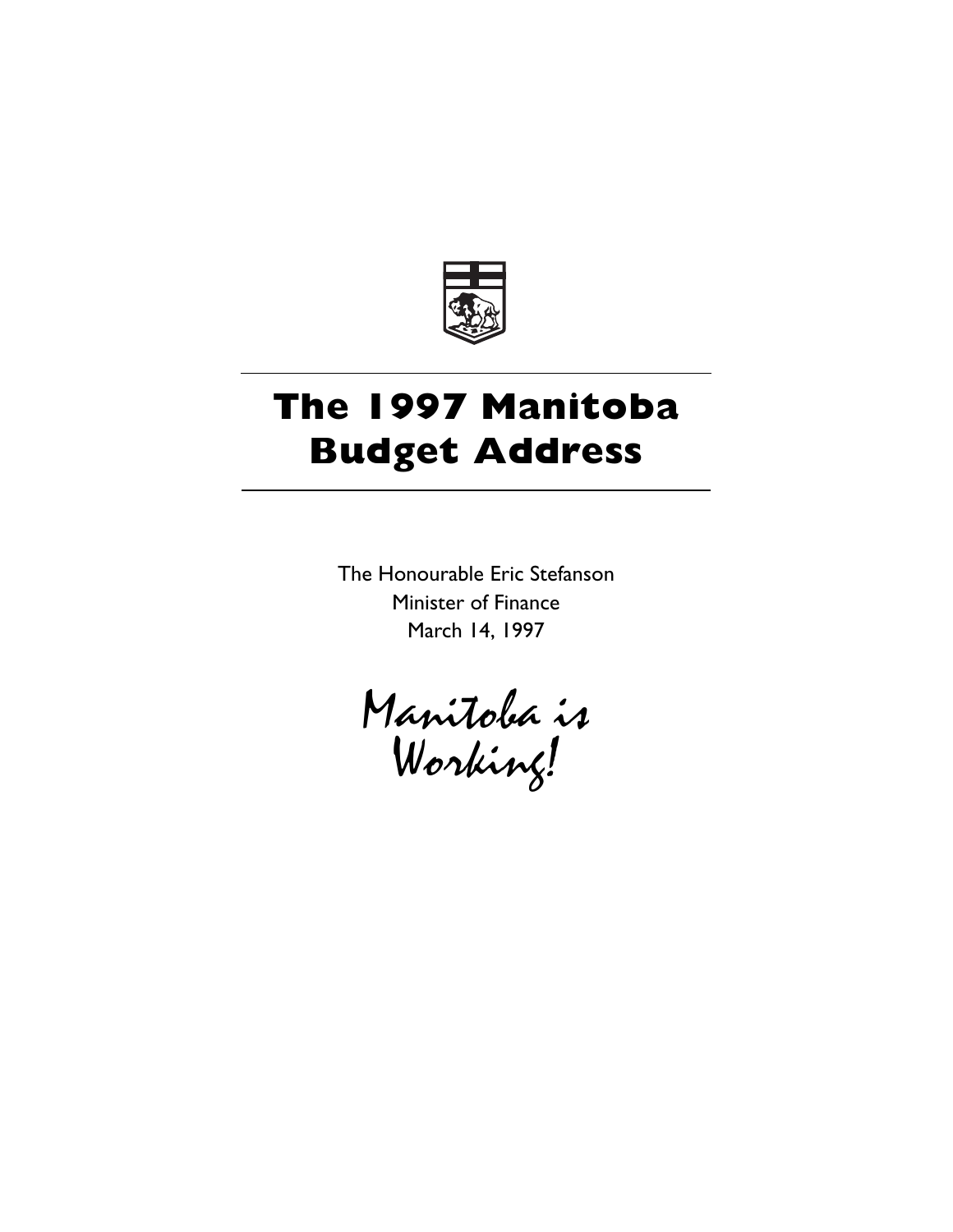This document is available on the Internet at: http://www.gov.mb.ca/finance Other information available at this site includes the latest *Quarterly Financal Report* and *Highlights of Manitoba's Recent Economic Performance*

By special arrangement, sections of this document can be provided in alternative format for visually impaired persons requiring the information.

The cover celebrates the 1997 Canada Games to be held in Brandon, Manitoba this summer.

Check against delivery



The Manitoba Budget is printed on recycled paper.

ISSN 0380-4488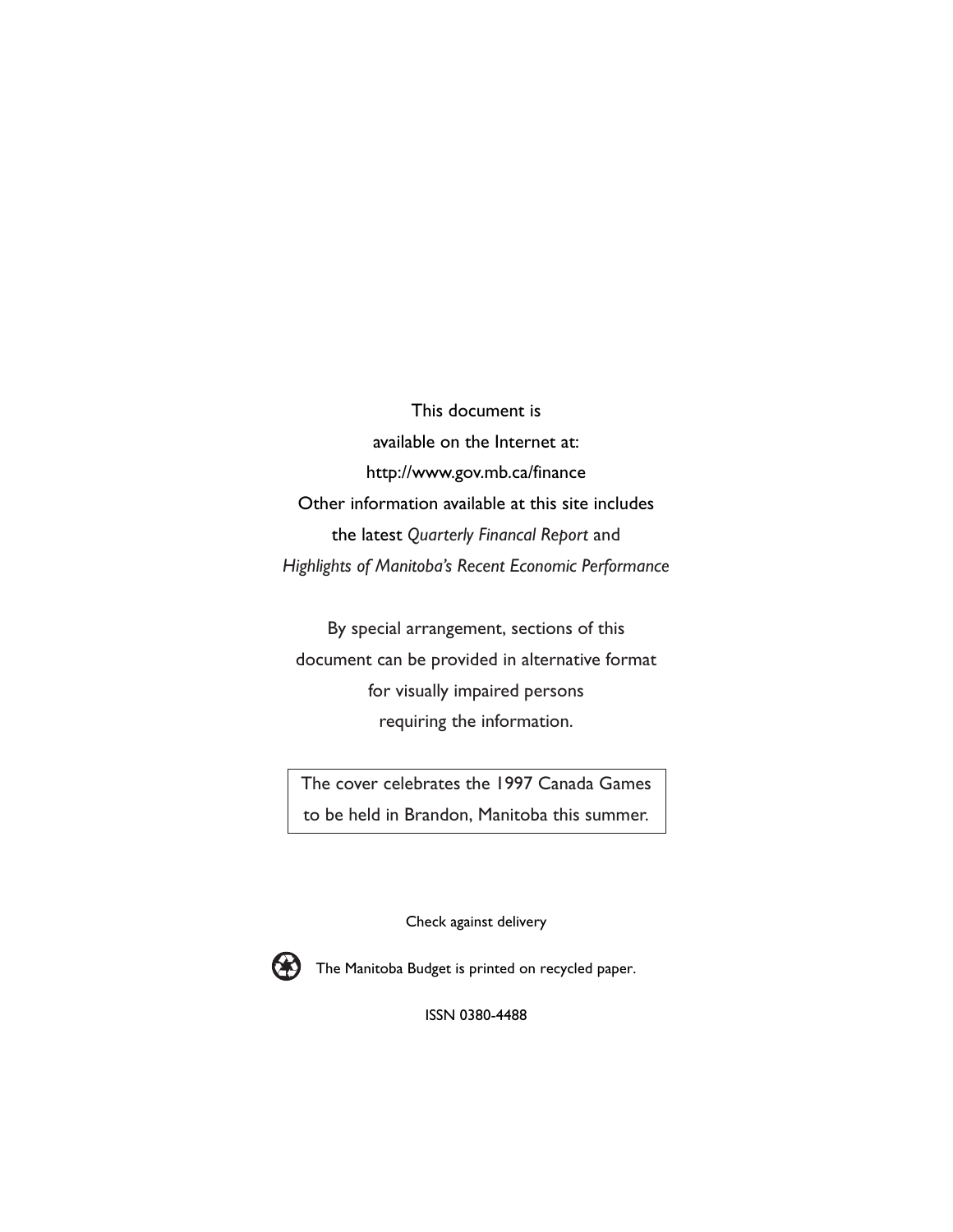# **THE 1997 MANITOBA BUDGET**

### **CONTENTS**

### **THE 1997 MANITOBA BUDGET ADDRESS**

| <b>MANITOBA'S ECONOMY: GENERATING PROSPERITY</b>        |                         |
|---------------------------------------------------------|-------------------------|
|                                                         | $\overline{\mathbf{3}}$ |
| <b>HEALTH: MEETING OUR NEEDS NOW AND IN THE FUTURE </b> | 8                       |
| <b>PREPARING OUR CHILDREN FOR A SUCCESSFUL FUTURE</b>   | 12                      |
|                                                         | 15                      |
|                                                         | 18                      |
|                                                         | 20                      |
|                                                         | 21                      |
|                                                         | 22                      |
|                                                         | 27                      |
|                                                         | 28                      |
|                                                         | 29                      |
|                                                         | 30                      |
|                                                         | 33                      |
|                                                         | 34                      |
|                                                         |                         |

**BUDGET PAPER A – The Economy BUDGET PAPER B – Financial Review and Statistics BUDGET PAPER C – Taxation Adjustments BUDGET PAPER D – The Manitoba Advantage**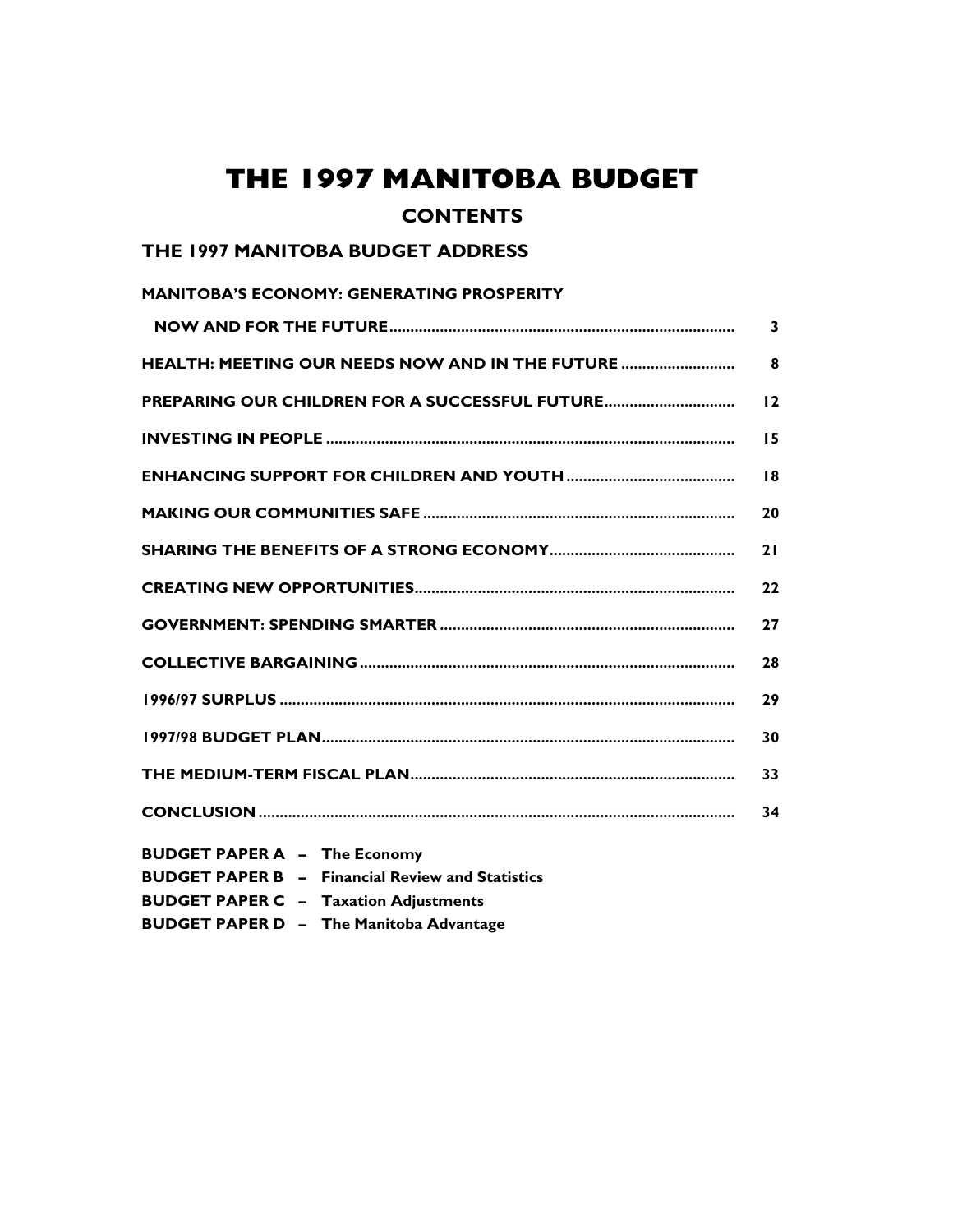#### Madam Speaker:

Today's Budget is a milestone for the people of Manitoba and for our Government. Our tenth Budget caps nine years of careful and consistent stewardship of Manitoba's financial and economic policies. I feel deeply privileged to present this landmark Budget to the citizens of our province.

Manitobans are already seeing the benefits of our recharged economy through an abundance of new jobs and entrepreneurial opportunities, and through the securing of vital services to children and families. Madam Speaker, our stable and secure finances also open up new avenues for all Manitobans to take advantage of the opportunities presented to them.

This is a key Budget, Madam Speaker, because it signals the beginning of an era of unprecedented opportunity and achievement for the economy and the people of Manitoba. It is key, Madam Speaker, because it says to our children, the leaders of tomorrow: you have a future in Manitoba. A future which does not bring with it the spectre of debt, but a future filled with the promise of prosperity.

Madam Speaker, for the first time since my children were born, indeed for the first time in a generation, we have a Budget which projects a surplus for the third consecutive year.

By continuing to put our fiscal house in order, we are guaranteeing a better tomorrow for all Manitobans.

- Madam Speaker, this Budget is truly historic. This Budget launches the first sustained attack on the Province's debt since the 1950s.
- This Budget continues our Government's commitment to protecting and enhancing health care, education and support to children and families.
- This Budget has no new taxes and no tax increases.
- This Budget extends Manitoba's freeze of major tax rates to a full decade.
- This Budget provides strategic targeted tax reductions.
- This Budget invests in Manitoba's hospitals, schools, and roads.



*This is a key Budget because it signals the beginning of an era of unprecedented opportunity and achievement for the economy and the people of Manitoba.*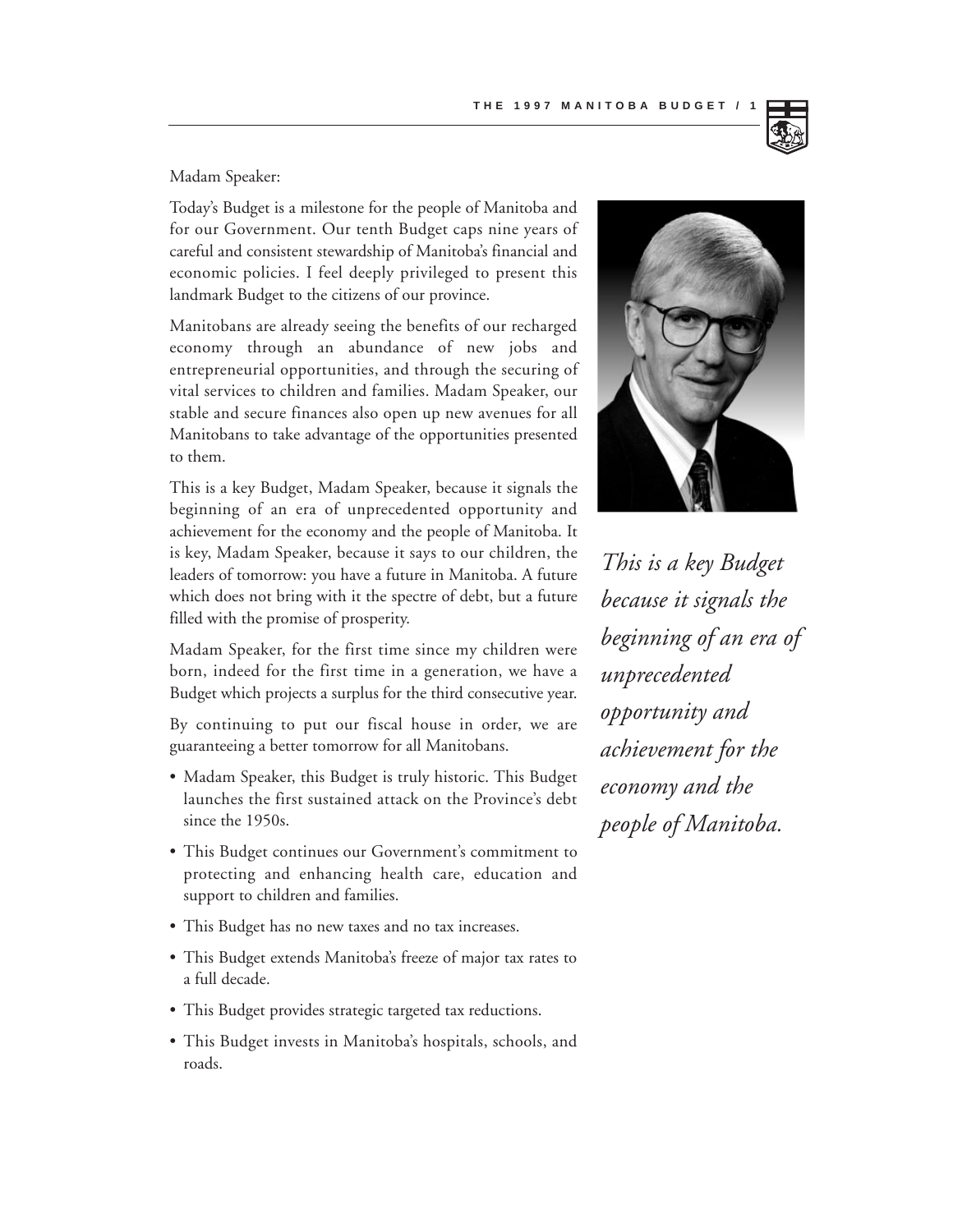

*Our young people can look forward to a prosperous life with good opportunities for employment here at home.*

**Keep the consultation process active. Killarney Consultations**

*Despite the added revenue generated by a rapidly growing economy, the federal cuts mean our total revenues actually declined in 1996/97, and will decline again in 1997/98.*

• And, Madam Speaker, this Budget continues to spend taxpayers' money wisely.

In short, Madam Speaker, the 1997 Manitoba Budget keeps us competitive, supports more job creation, enhances our standard of living and shows our young people they can look forward to a prosperous life with good opportunities for employment here at home.

In many ways, Madam Speaker, this Budget is the result of nine years of innovative and creative effort. It is the result of hard work by many people, not only within our Government, but in factories, farms, offices, and construction sites across our province.

This Budget reflects the advice I received from hundreds of Manitobans from all walks of life during the pre-Budget consultations concluded last month. I am proud to dedicate this Budget to all those who worked so hard to make it happen, and to all Manitobans who share our vision of a dynamic and prosperous economy.

The 1997 Budget, Madam Speaker, deals compassionately and effectively with the challenge presented by the severe cuts in federal contributions to health, education and services to children and families. Despite the added revenue generated by a rapidly growing economy, the federal cuts mean our total revenues actually declined in 1996/97, and will decline again in 1997/98.

The federal cuts made preparing this Budget one of the most difficult exercises our Government has undertaken so far. I want to thank all of my colleagues, and Premier Filmon in particular, for their support and help in bringing this process to a successful conclusion.

Madam Speaker, in August 1988, we set out our core objectives. Let me quote from our Administration's first Budget:

"Our goal is a competitive and diversified economy which will provide increased investment and job opportunities for our citizens, and pay for quality health, education and social programs."

Madam Speaker, I say to you with pride today, our commitment to those objectives has not wavered. As a result,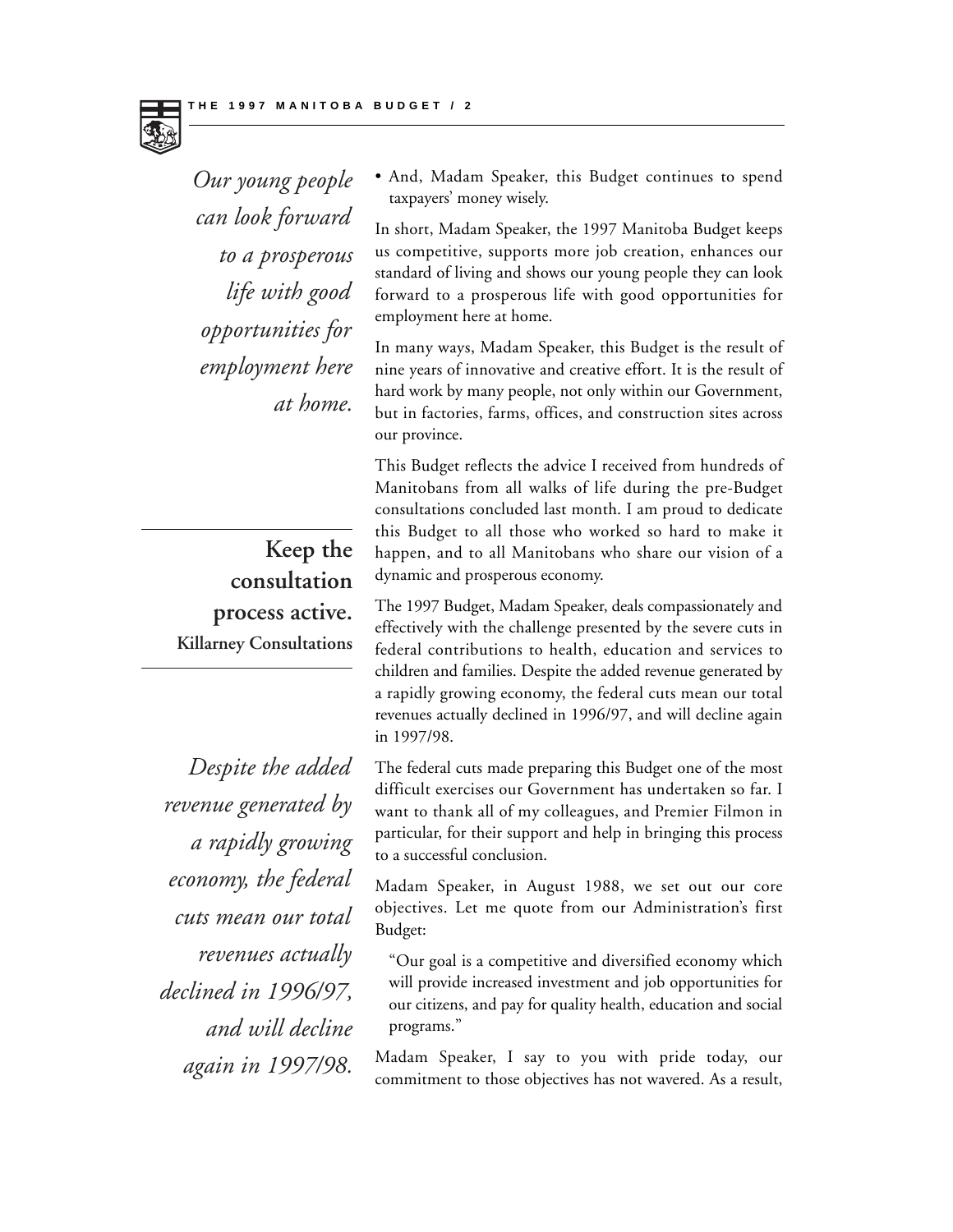

Madam Speaker, our Government understood that balanced budgets are essential to a thriving and dynamic economy. We introduced a focussed and disciplined approach to bringing government spending into line with revenue. We placed the highest priority on delivering quality health and education services, on supporting children, and on helping families. We protected services for disabled and other vulnerable people in our society. We immediately began the process of making our tax system more competitive.

We reformed internal processes and dramatically improved the efficiency of government operations. We increased accountability at every level. Above all, we insisted that taxpayers receive better value for their dollars in every department of government.

In short, Madam Speaker, we restored responsibility and accountability to provincial government operations. We held to this course despite the challenges presented by the national recession in 1991, and the huge cuts the federal government made, and is still making, to transfers for our health, education and social programs.

By balancing our budgets and passing the balanced budget legislation, we have restored confidence among the entrepreneurs whose expansion and location decisions create the jobs, income and wealth on which our future depends. Today, Madam Speaker, we can point with pride to our progress so far, and to the unparalleled prospects for sustained growth and job creation in our province.

## **Manitoba's Economy: Generating Prosperity Now and for the Future**

Madam Speaker, responsible stewardship of our finances is key to Manitoba's economic success. Two simple, common-sense, fiscal objectives remain at the centre of our economic strategy:

- first, to keep Manitoba's taxes competitive; and
- second, to balance our books and reduce the burden of debt.

*We placed the highest priority on delivering quality health and education services, on supporting children, and on helping families.*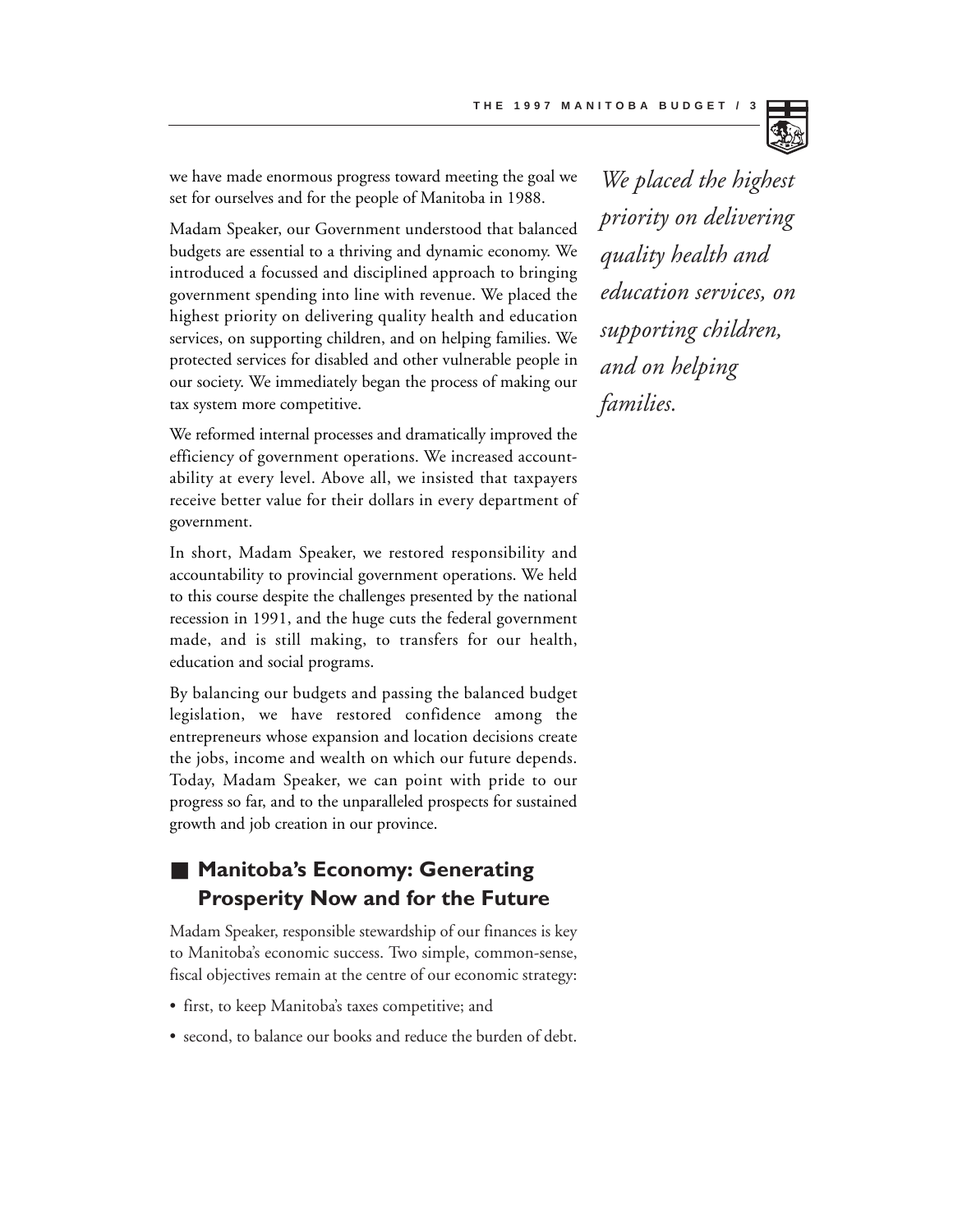

**"A balanced provincial budget helps boost the confidence of Manitoba businesses and consumers, and that leads to increased spending and increased economic growth."** 

**New Flyer Executive**

*The Corporation Capital Tax exemption will be increased from \$2 million to \$3 million.* 

We followed this course consistently. We froze major tax rates, and deliberately and persistently brought the tax burden down through targeted tax cuts and incentives to create jobs. Then, as we put government finances back on a sound footing, entrepreneurs and investors became more confident that government would not suddenly reverse course and tax away the rewards of their efforts. With renewed confidence, businesses are willing to take risks and make long-term investments that create jobs and prosperity throughout our province.

Madam Speaker, as investors see that we are balancing our budgets consistently, that we are committed  $-$  by law  $-$  to eliminate our debt, that our tax freeze is entering its second decade, more and more are choosing to expand or locate in Manitoba.

Today, Madam Speaker, all Manitobans can be very proud of the performance of Manitoba's economy which outpaced the national average in 1996.

• Private capital investment grew by more than double the national rate in 1996 and is expected to exceed the national rate again in 1997. Firms such as Purolator Corporation, Global Fashions Corporation, and Tantalum Mining Corporation are helping to give Manitoba a record of rising private investment that is the envy of most other provinces. Indeed, Manitoba is the only province to record five consecutive years of rising private investment. The total increase over that time  $-33%$  – was almost four times the national increase. Statistics Canada expects that record to be extended to six consecutive years in 1997.

Madam Speaker, to build on this momentum, I am pleased to announce that the exemption for small businesses under Manitoba's Corporation Capital Tax will be increased from \$2 million to \$3 million. This measure is expected to take about 700 firms off the capital tax rolls, and encourage small firms to undertake new investments and to create more jobs.

• Manitoba consumers also showed growing confidence as retail sales grew by more than double the national rate for the second year in a row.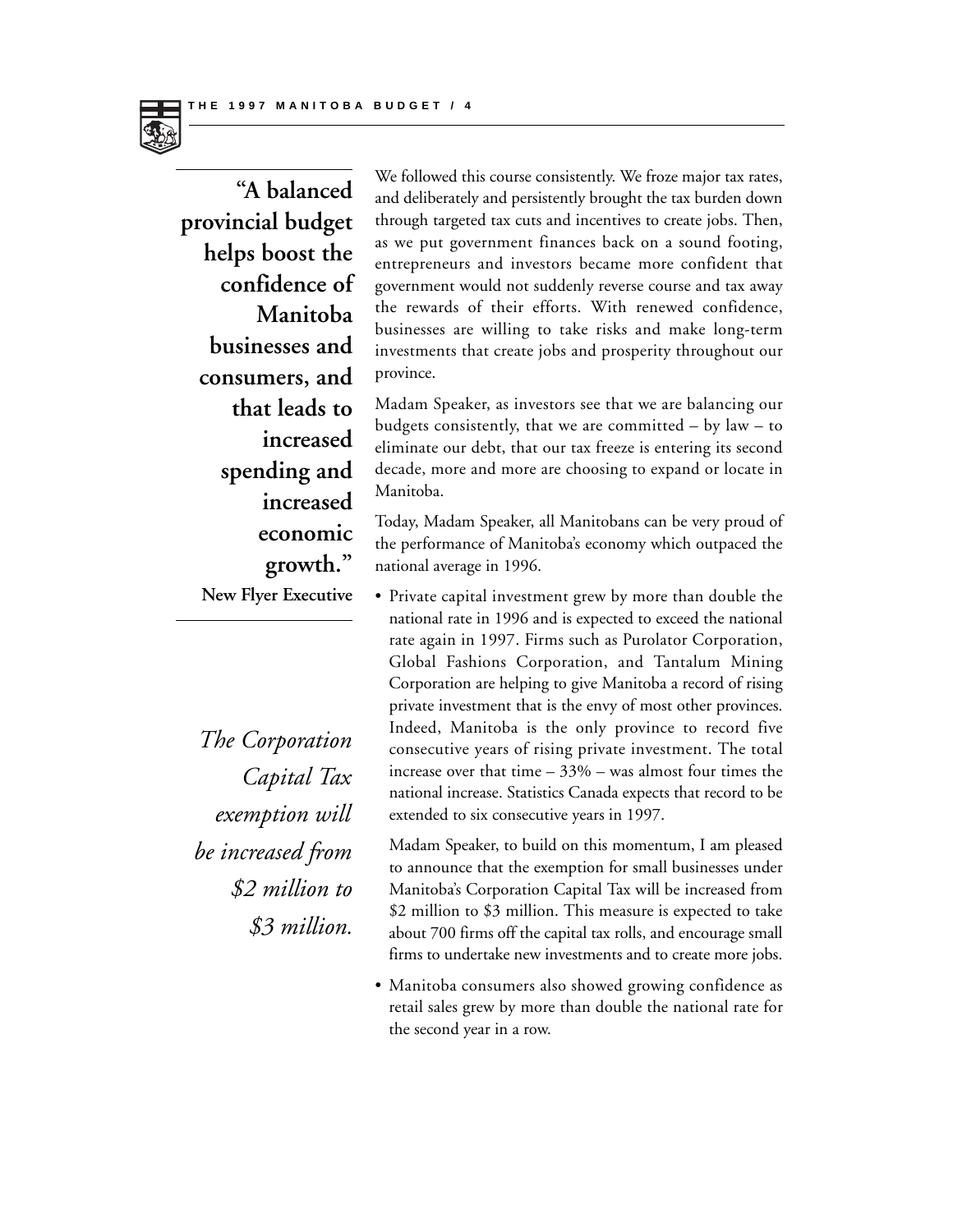- Building permits in 1996 increased 12.7% double the national average.
- The growth in housing starts has surpassed the national average in four of the past five years. In 1996, housing starts were up 18%, or 50% above the national increase.

Madam Speaker, our Government has worked hard to create favourable conditions for new home construction, and to make quality housing affordable for Manitoba families.

Accordingly, Madam Speaker, I am especially pleased to announce that the sales tax rebate for first-time buyers of a new home in Manitoba will be extended for another 12 months. Our Government introduced this measure three years ago to help make new homes more affordable to young families buying their first home. To date, the program has delivered over \$1.9 million to help almost 900 Manitoba families purchase their first home.

- Madam Speaker, I am proud to say that Manitoba's balance on interprovincial migration improved in each of the seven years since 1989, after deteriorating in each of the previous seven years. This is the longest sustained improvement in over three decades. In 1996, Manitoba had a net gain of population from six other provinces, including Ontario. Madam Speaker, out-migration has declined rapidly because the job and investment opportunities in Manitoba are steadily improving in relation to other provinces. Young people are finding jobs and staying right here in Manitoba.
- Small- and medium-sized businesses are among the most important generators of jobs – especially for young people in Manitoba. Our Government recognizes that reducing payroll taxes encourages job creation, particularly in the small business sector. Since taking office in 1988, our Government raised the payroll tax exemption from \$100,000 to \$750,000. Today, more than 90% of employers no longer pay this tax.

Madam Speaker, to stimulate more job creation, I am pleased to announce that, effective January 1, 1998, the payroll tax exemption will be increased by another \$250,000, to cover all employers with payrolls up to \$1 million. About 600 employers, or about one-quarter of

**...small firms are also heavy employers of young people. Almost two-thirds of Manitoba small businesses employ youths between the ages of 15 and 24.**

**Canadian Federation of Independent Business**

*The payroll tax exemption will be increased to cover all employers with payrolls up to \$1 million.*

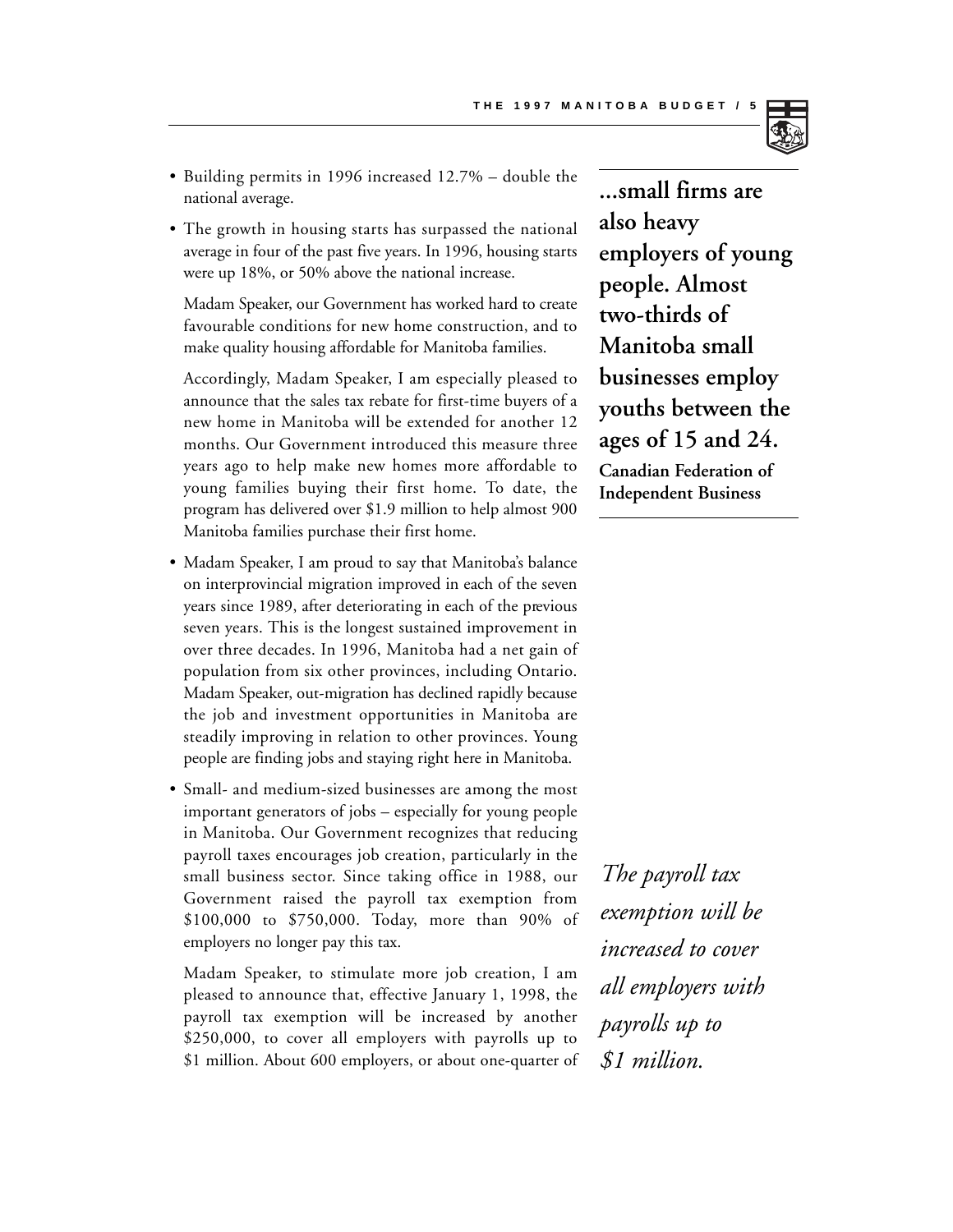

those now paying the tax, will be fully exempted. Employers with payrolls of up to \$2 million will also have reduced payroll tax costs.

• Madam Speaker, one of the most striking features in our economy is the high level of investment that has taken place in our manufacturing sector in recent years. While manufacturing investment in Canada increased 5% from 1991 to 1996, the increase in Manitoba was 94%.

Manufacturers are enjoying the Manitoba advantage everywhere in our province, Madam Speaker. Midwest Food Products, for example, completed a \$20 million expansion in Carberry last year. Vansco Electronics is undertaking an \$11 million expansion of its Winnipeg facility that is expected to create over 400 new manufacturing and engineering jobs.

During my consultations, I was frequently told that the Manitoba Manufacturing Investment Tax Credit first introduced in 1992, is a key factor in Manitoba's outstanding performance in this sector.

Therefore, Madam Speaker, I am pleased to announce that the Credit will be extended for three years to June 30, 2000. Extending the Credit for three years will give firms a more predictable environment as they plan expanding their production capacity and creating more jobs.

- Manufacturing shipments surpassed the national average for the second consecutive year in 1996. In fact, last year's increase was almost three times the national average. Manufacturing shipments have increased to over \$9 billion, a 47% gain since 1991.
- 1996 was also an outstanding year for Manitoba farmers. Farm cash receipts in Manitoba grew over 13%, the largest increase in the country, and the biggest increase in Manitoba since 1979. This was the fifth consecutive year in which farm cash receipts have achieved new record levels. Madam Speaker, our farmers have every reason to take pride in their achievements.
	- In 1996, Manitoba's total foreign exports rose 10% more than twice the national increase. It was the seventh consecutive year of rising exports. From 1990 to 1996, Manitoba exports to the US more than doubled, far above

*I am pleased to announce that the Manufacturing Investment Tax Credit will be extended for three years to June 30, 2000.*

*Our farmers have every reason to take pride in their achievements.*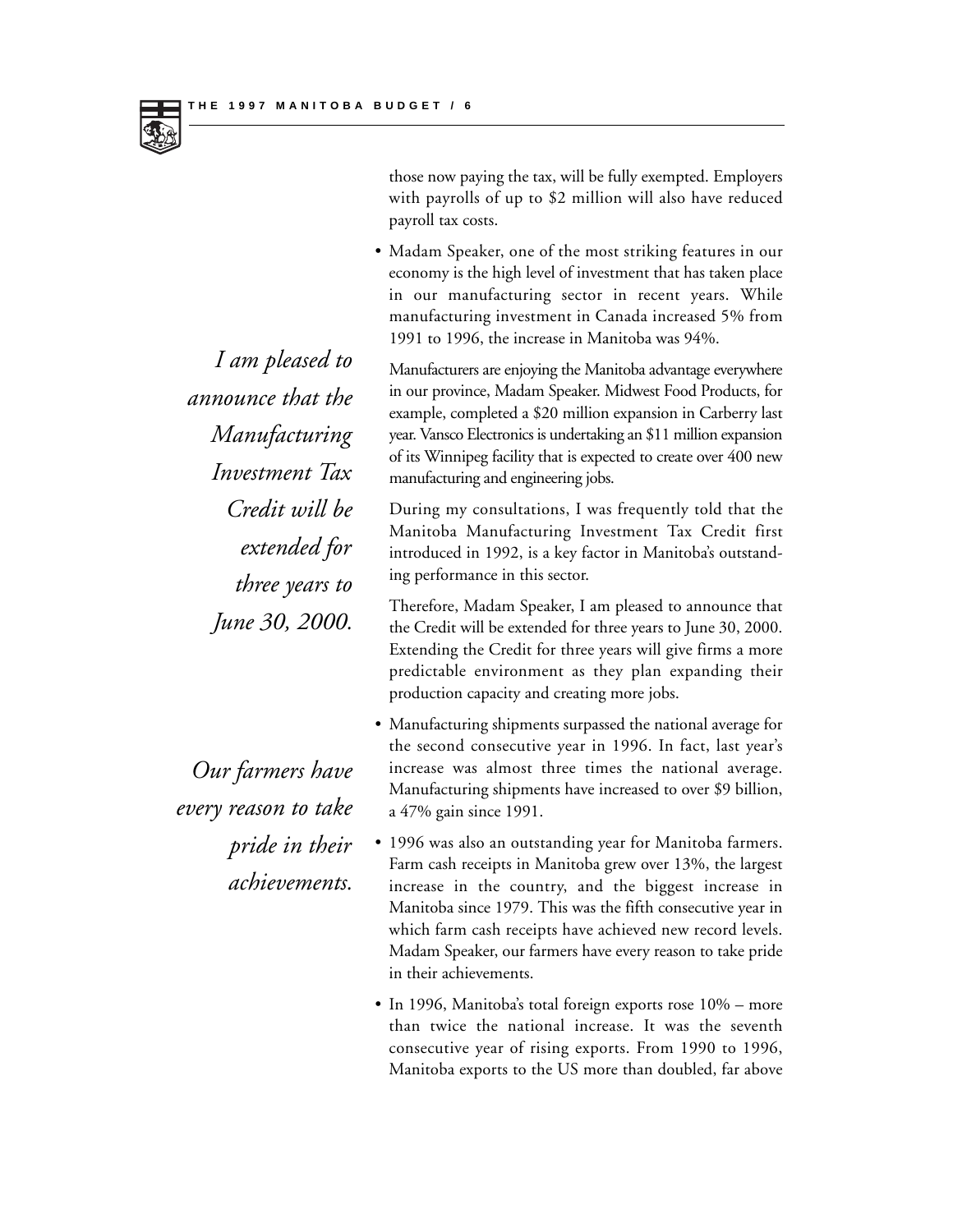

the Canadian increase. A large part of that increase is due to value-added products such as tractors, buses, computer parts, furniture, aircraft components and food products. Clearly, Manitoba companies and producers are competing successfully in the world's most competitive marketplace.

• Madam Speaker, this widespread strength in our economy is generating many thousands of jobs. In the first two months of this year, there were 20,800 more jobs than there were a year ago. Most of those jobs are full-time. All of them are in the private sector. Our province's 4% growth rate is five times greater than Canada's. Most gratifying of all: the unemployment rate fell to 6.7% in February – three percentage points below the national rate. Our youth unemployment rate is almost five percentage points below the national rate.

Madam Speaker, Manitoba is working.

Let me be clear that our Government is not claiming credit for our impressive economic performance. Manitobans as a whole deserve the credit, because whether we are entrepreneurs, employees, managers, educators, caregivers or public servants, the performance of the economy represents the sum of all our efforts. As a Government, our objective is to remove the barriers to growth created by uncompetitive taxes or excessive regulation, and to nourish a climate of confidence that encourages people to buy a new home, to hire more people, or to start a new business.

More evidence of the increasing confidence that Manitobans have in themselves, in their economy and in their future, comes from a national membership survey conducted last fall by the Canadian Federation of Independent Business. The survey showed that Manitoba led the nation in the proportion of business owners who expect the performance of their firm will be stronger in 1997.

Along with Manitobans, Madam Speaker, others have also shown increased confidence in our economy and its prospects. Consider some of the glowing reviews Manitoba's fiscal and economic performance has received from bond rating agencies.

*In the first two months of this year, there were 20,800 more jobs than there were a year ago.*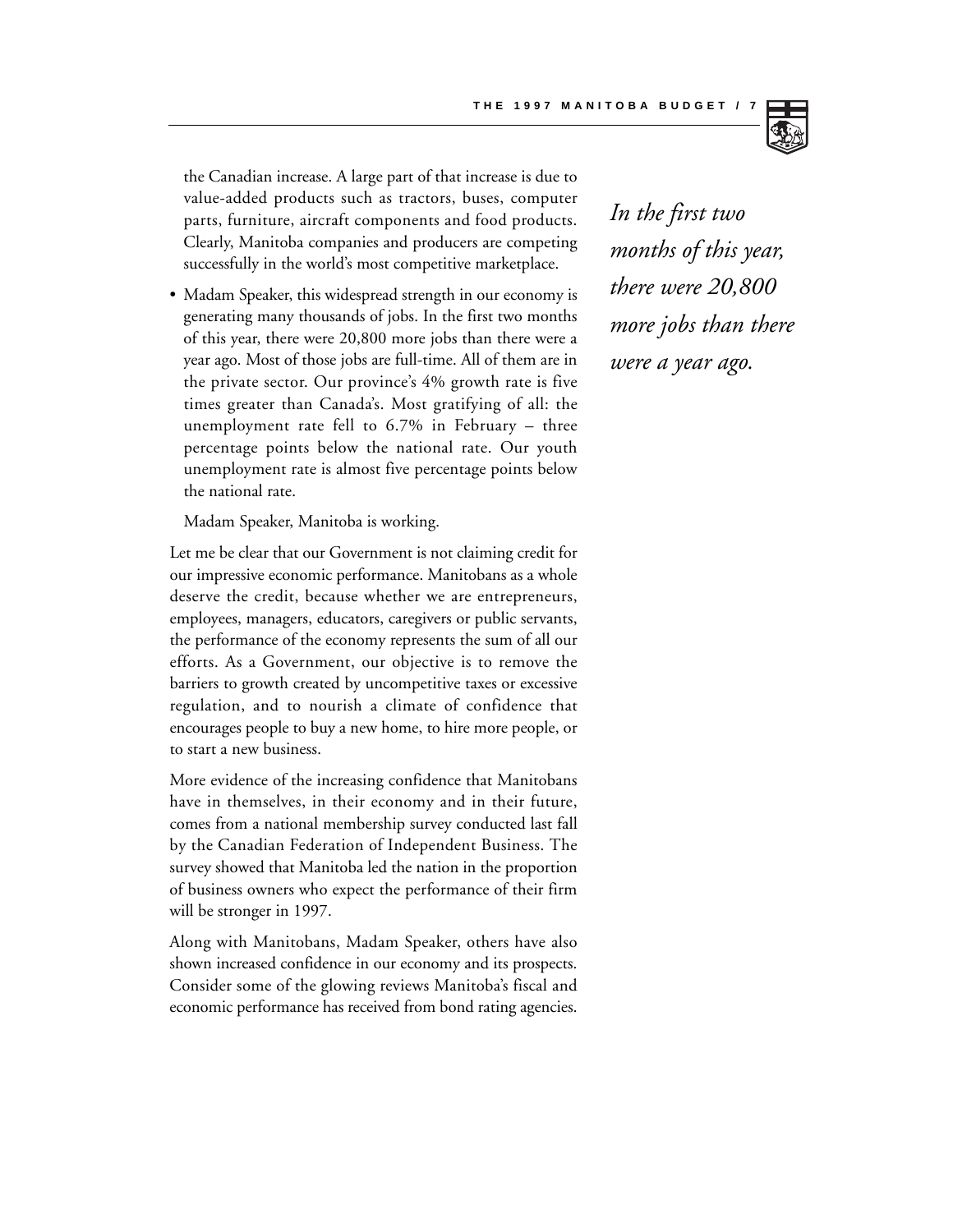

- Standard and Poor's remarked on "the province's gradually diversifying economy, whose growth has outpaced the national average in each of the past two years, and the government's record of careful expenditure management."
- The Dominion Bond Rating Service said: "The Province continues to demonstrate a strong will to improve its fiscal position. . . . Manitoba's economy has performed strongly for the past two years with high levels of investment and significant diversification. This performance has provided support for the Province's domestic economy with unemployment levels and retail sales growth significantly better than national averages."

Madam Speaker, by managing our public finances responsibly, our Government is achieving two very important objectives:

- first, to provide quality health, education and services to families by placing these services on a financially sound and sustainable footing; and
- second, to enable our economy to achieve its full potential and create quality jobs for all Manitobans.

These objectives are mutually reinforcing: if the economy is growing at a strong and sustainable pace, a stable and competitive tax structure will provide the resources needed for high-quality services. If Government provides high-quality health care, education and other vital services, the economy will benefit.

### ■ Health: Meeting our Needs **Now and in the Future**

Madam Speaker, there is no service that Manitobans value more than health care. Manitobans have access to one of the finest health care systems anywhere. Along with other Canadians, we have one of the lowest infant mortality rates in the world, and among the longest life expectancies at birth. The Estimates I am tabling today, show our Government is firmly committed to ensuring that Manitobans have access to high-quality health care now, and in the future.

In my pre-Budget consultations, it was apparent that many Manitobans have considered the challenges facing our health care system. They know that changing demographics and

*Our Government is firmly committed to ensuring that Manitobans have access to high-quality health care now, and in the future.*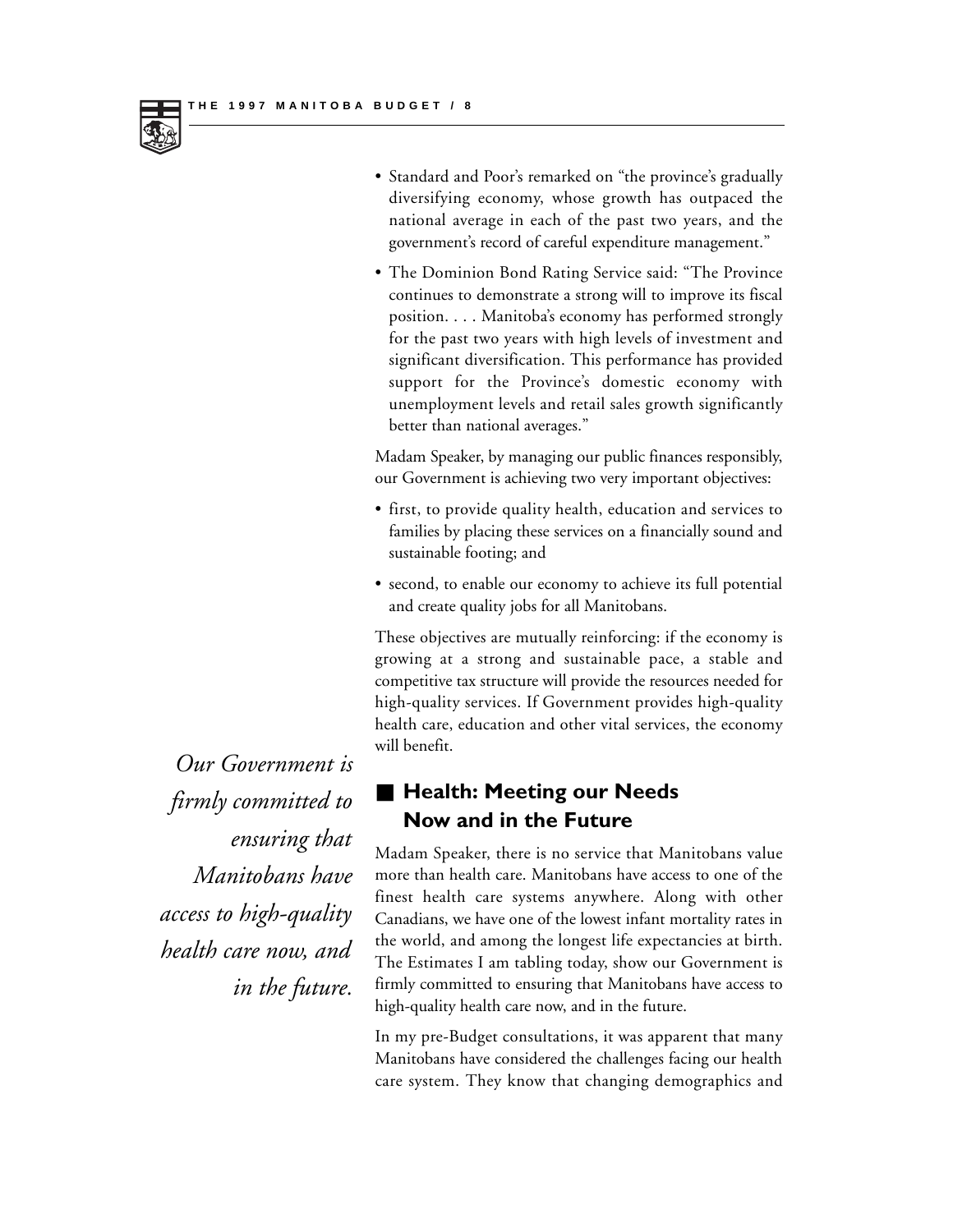

many other factors place new demands on the system. They are aware that the federal government has withdrawn funding for health care, and that provinces are ever more "on their own" in this area.

Madam Speaker, there is absolutely no doubt that we will sustain our high-quality health care system. For the past nine years, our Government has worked hard and creatively to secure health care services; and, we are succeeding.

As part of our continuing commitment to modernizing our system, we decided to review how all the components of our health care system work together, rather than as a set of fragmented, independent facilities and programs. We consulted intensively with health care professionals, with administrators and with citizens all across Manitoba. We realized quickly that simply pouring more money into the existing system would not result in better care, and could not be sustained over the long term.

Madam Speaker, we have a plan with a clear focus: quality health care for Manitobans. We are committed to implementing this strategy so that the highest standards of health care are secured for the future.

- We are shifting many elements of care from a high-cost institutional setting to more appropriate home care services. This Budget provides \$103 million for the Home Care Program in 1997/98, about two and one half times the resources provided for this program in 1987/88. Madam Speaker, our unrivalled home care services allow Manitobans to receive appropriate care and stay in their homes.
- We are consolidating a number of laboratories in order to reduce duplication of tests and equipment, standardize training and procedures, and reinvest those savings to direct patient care.
- Under the Urban Health Planning Partnership, our urban health facilities are working hard to co-ordinate and optimize the use of each facility in a system-wide delivery strategy.
- To co-ordinate decision making across Manitoba, we have established 10 regional health authorities, and the Brandon Regional Health Authority. In Winnipeg, we are

*Our unrivalled home care services allow Manitobans to receive appropriate care and stay in their homes.*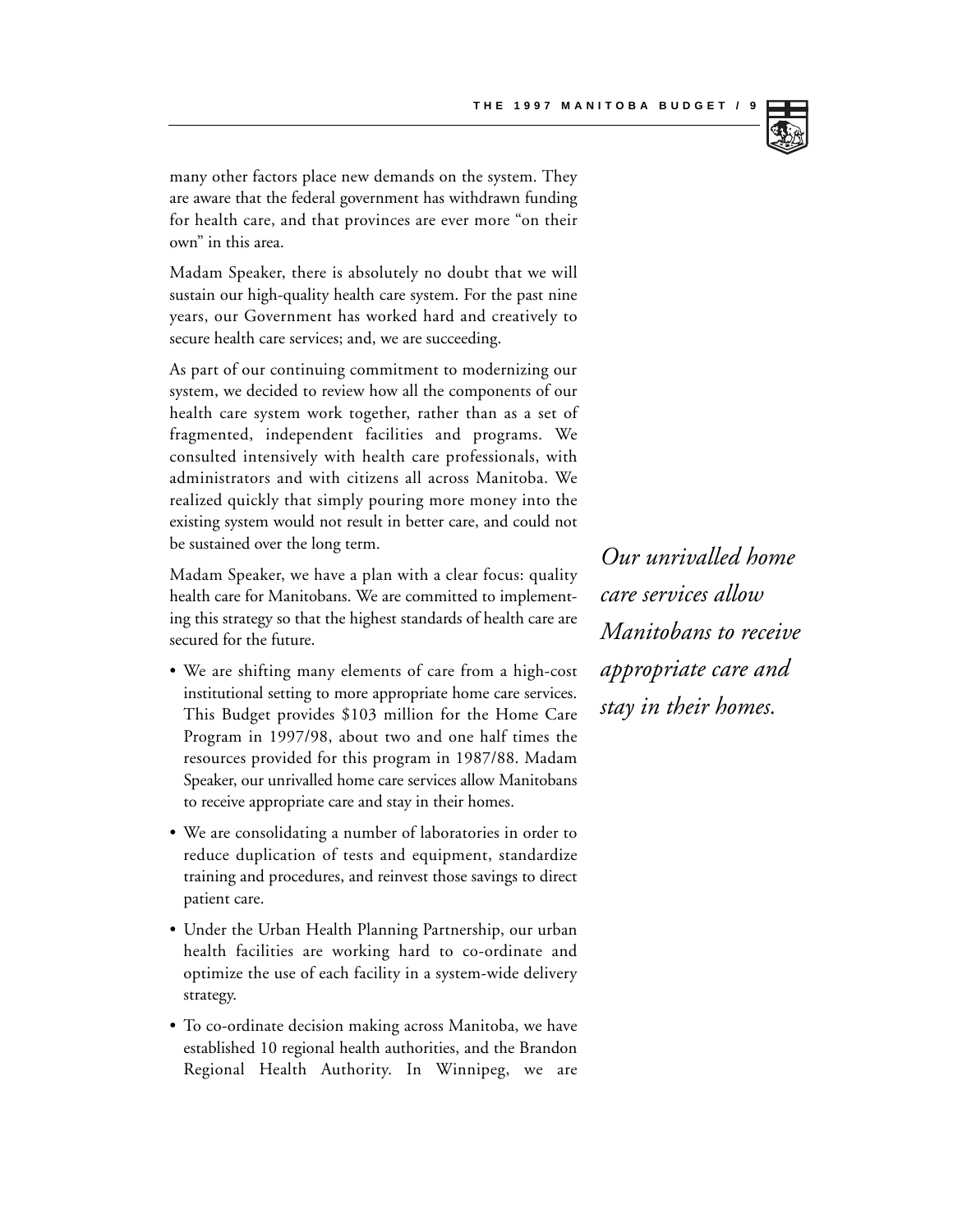

establishing the Winnipeg Hospital Authority, and the Winnipeg Community and Long-Term Care Authority.

- Clinical program managers will co-ordinate services among facilities to ensure that the best practices are implemented, and that resource and medical information is shared among caregivers so that each patient receives the best care available.
- The process of shifting from high-cost to community-based services is well under way. Nurse-managed care at the Youville Clinic, the Wellness Institute at the Seven Oaks Hospital, and many progressive, community-based mental health services across Manitoba are just a few examples.
- To be certain that all our reforms are effective and will result in measurable improvements, we are using the Manitoba Centre for Health Policy and Evaluation to monitor the results of each component of the strategy as it is implemented.

Madam Speaker, I am particularly pleased that our Government has committed \$1.3 million over three years for the new Aboriginal Health and Wellness Centre to be opened later this year. This project will provide a continuum of services to promote health; illness and disability prevention; and treatment. The Centre will use a service delivery model that reflects Aboriginal culture. Partnerships are being developed with the Aboriginal community and the federal and city governments to ensure more effective use of available resources for Aboriginal health issues.

Last month, Madam Speaker, we announced that we are using \$150 million of the proceeds from the sale of the Manitoba Telephone System to reduce the debt owed by hospitals and personal care homes. This frees up funds that will be used to improve facilities and deliver better services to Manitobans.

Madam Speaker, the Regional Health Authorities and the Winnipeg Health Authorities will be asked to assess the needs in their communities for acute and long-term care facilities over the foreseeable future. Their recommendations will be priorized and considered by our Government. In the meantime, Madam Speaker, I am pleased to announce that Manitoba Health will be working with the proponents of the following projects:

*We are using \$150 million of the proceeds from the sale of the Manitoba Telephone System to reduce the debt owed by hospitals and personal care homes.*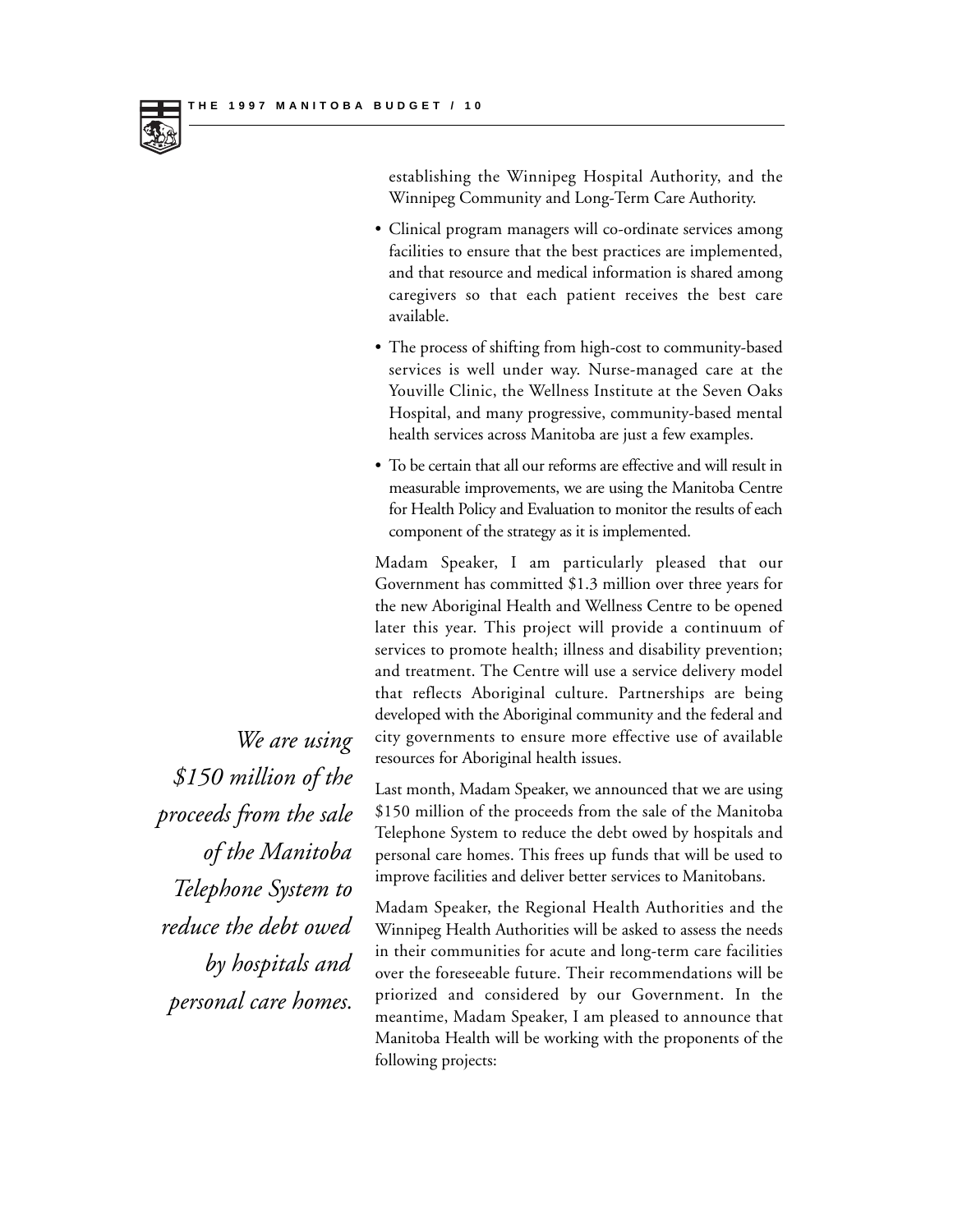- Health Sciences Centre redevelopment,
- Brandon Hospital redevelopment,
- Boundary Trails Regional Health Centre, and
- Personal care home replacement or expansions for Lions Manor, Betel Home and Sharon Home.

Madam Speaker, my colleague, the Minister of Health, will announce a consultation process for these and other projects, along with the details of a community contribution policy.

Madam Speaker, our Government has consistently given health care our highest and most urgent priority. In total, the budget for Manitoba Health will be \$1.826 billion for 1997/98. This is 37% or \$500 million more than budgeted in 1987/88.

Thirty-four cents of every dollar in this Budget, a higher share than in any other province, is dedicated to meeting Manitobans' health care needs.



**Health Expenditures as Per Cent of Total Spending, 1980/81, 1987/88, and 1997/98**

Madam Speaker, we will continue to innovate and find the very best ways of delivering health services. As we implement the initiatives set out in our *Pathways to a Healthy Manitoba*, we are confident that every year, every health care dollar will be put to better and more effective use. And, by balancing our budget and keeping our economy competitive, we will have the funds needed to secure Manitoba's health care system now, and for the future.

*Thirty-four cents of every dollar in this Budget, a higher share than in any other province, is dedicated to meeting Manitobans' health care needs.*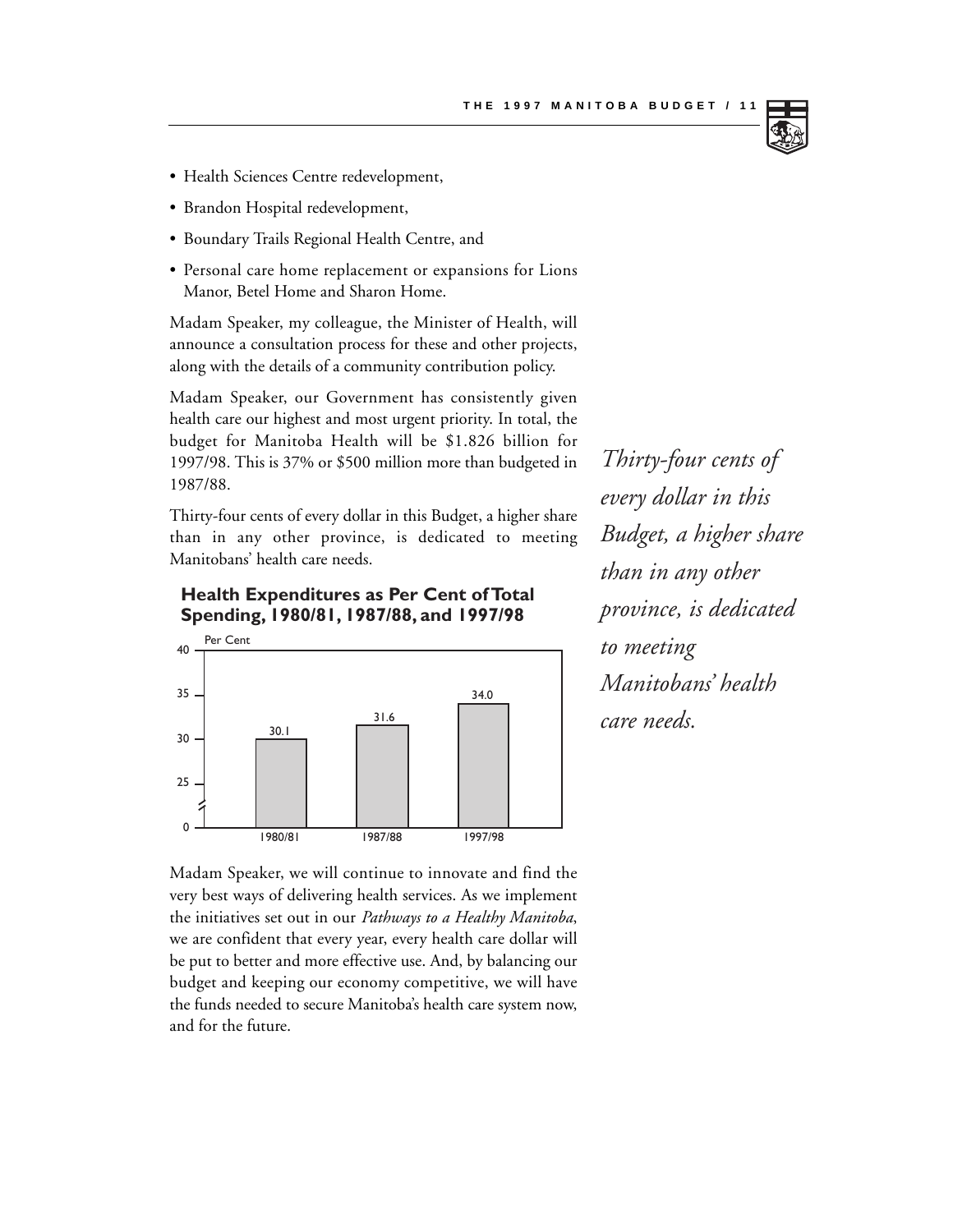

**Improve education to help youth become more employable. Thompson Consultations**

### **Preparing our Children for a Successful Future**

Madam Speaker, our Government is committed to a strong and modern education system to prepare the children of Manitoba for the challenges of a rapidly changing world. The knowledge our children and youth possess, and the creative ways in which they apply it, will determine whether Manitoba thrives or stagnates in the decades and century ahead. This is the reality that educators and educational institutions in our province must address.

Madam Speaker, we consulted widely to determine what Manitobans wanted and expected from their public education system. Manitobans told us they wanted higher standards and testing; more parental involvement; greater community participation; increased emphasis on language arts, mathematics and science; better use of technology; and more accountability. In short, Madam Speaker, they want the system judged not by how much we spend, but by how much our children learn.

Our path to education renewal emphasizes reading, writing, computing, and high-level problem solving. This Budget provides an additional \$4.5 million, bringing the total to \$22.3 million for education renewal initiatives in 1997/98.

Madam Speaker, we are setting world-class standards for what students should know and be able to do, and we are introducing province-wide testing. It is critical that students, teachers, parents, trustees, prospective employers and taxpayers work together to ensure that schools are delivering value in education.

To improve accountability, Madam Speaker, we established Parent Advisory Councils to ensure that parents have an effective voice in their schools. We are enhancing parents' ability to choose the best program of studies for their children in any school, in any division.

Madam Speaker, all Manitobans recognize how important computers, communication, and information processing are in today's job markets. The demand for high-level skills in these areas will intensify as we move into the first decades of the new century. One of our highest priorities is improving

*We are enhancing parents' ability to choose the best program of studies for their children.*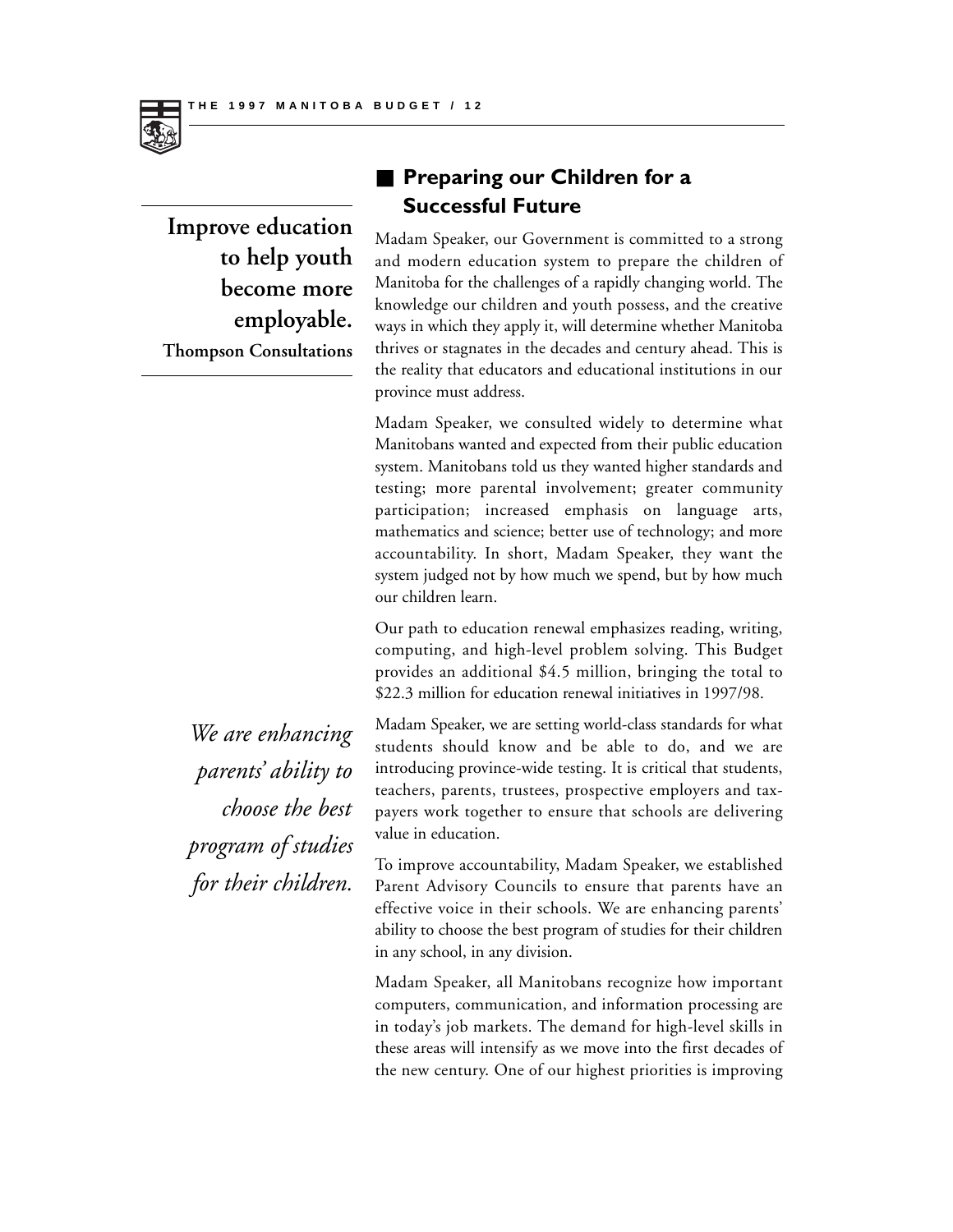

access to computers and advanced technology, and providing distance education where appropriate, in classrooms across Manitoba.

Together with school divisions and the federal government, we provided \$10.7 million through the infrastructure program to assist with distance education from kindergarten through the post-secondary education levels. Increasingly, Madam Speaker, Manitoba students can stay in their communities and receive a quality education.

Madam Speaker, today I am also pleased to announce that we will provide \$1 million for a new program, Technology Learning Resources for Schools, that will put more computers in classrooms across Manitoba.

Earlier this month, our Government announced \$24 million for school construction. Three new schools will be built, and dozens more will be upgraded or repaired, Madam Speaker. In addition to improving Manitoba's public school facilities, 400 jobs will be created as work on these projects proceeds.

In January, Madam Speaker, my colleague, the Minister of Education and Training, announced stable public school funding for 1997/98 and 1998/99. As federal transfers stabilize, and our economy continues to grow, we intend to make multiyear funding commitments for other organizations which request such arrangements.

### **Education and Training Expenditure as Per Cent of Total Spending, 1980/81, 1987/88, and 1997/98**

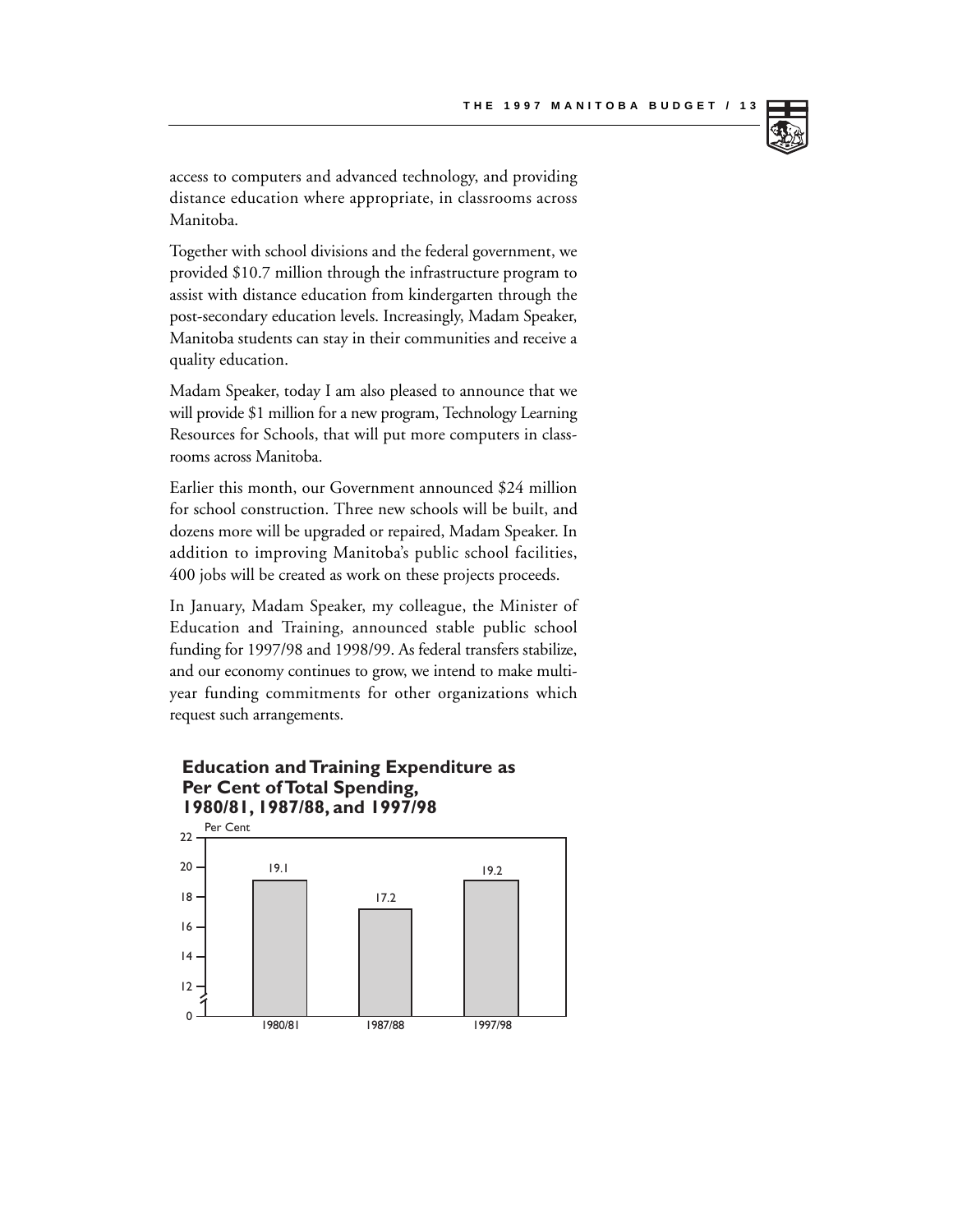

Madam Speaker, this Budget provides \$57 million for community colleges in 1997/98, and support to universities will total \$214.6 million. Between 1993/94 and 1997/98, total operating grants for our universities have increased 5% on a per student basis.

Madam Speaker, we are confident that universities and colleges will be able to find innovative ways to make marked improvements to the quality of higher education in Manitoba. To help our universities and colleges co-ordinate programs, avoid duplication and plan for future challenges, we established a Council on Post-Secondary Education.

It has always been a priority of our Government to make advanced education a more affordable option for Manitoba families. Madam Speaker, from 1997 on, Manitoba students or their families will pay less Manitoba Personal Income Tax as a result of last month's federal changes to the income tax treatment of tuition fees and the education credit.

Furthermore, Madam Speaker, I am also pleased to announce that we will introduce legislation that ensures the Manitoba Learning Tax Credit, first announced in our 1996 Budget, reflects these changes.

For the 1997 tax year, the Manitoba Learning Tax Credit will provide \$17.3 million, \$5.3 million more than budgeted last year. This is the first, and only, refundable tax credit in Canada that provides direct support to students and their families.

Madam Speaker, while tuition fees in Manitoba community colleges and universities are among the lowest in Canada, we are determined that successful students are able to pursue a post-secondary education in Manitoba.

Accordingly, Madam Speaker, the 1997 Budget provides for a new \$1 million initiative to encourage our universities and community colleges, along with their supporters in the community, to establish scholarships and bursaries for our accomplished students. Under this initiative, Madam Speaker, our Government will add one dollar to every two dollars raised by universities and colleges.

*The Manitoba Learning Tax Credit will provide \$17.3 million direct support to students and their families.*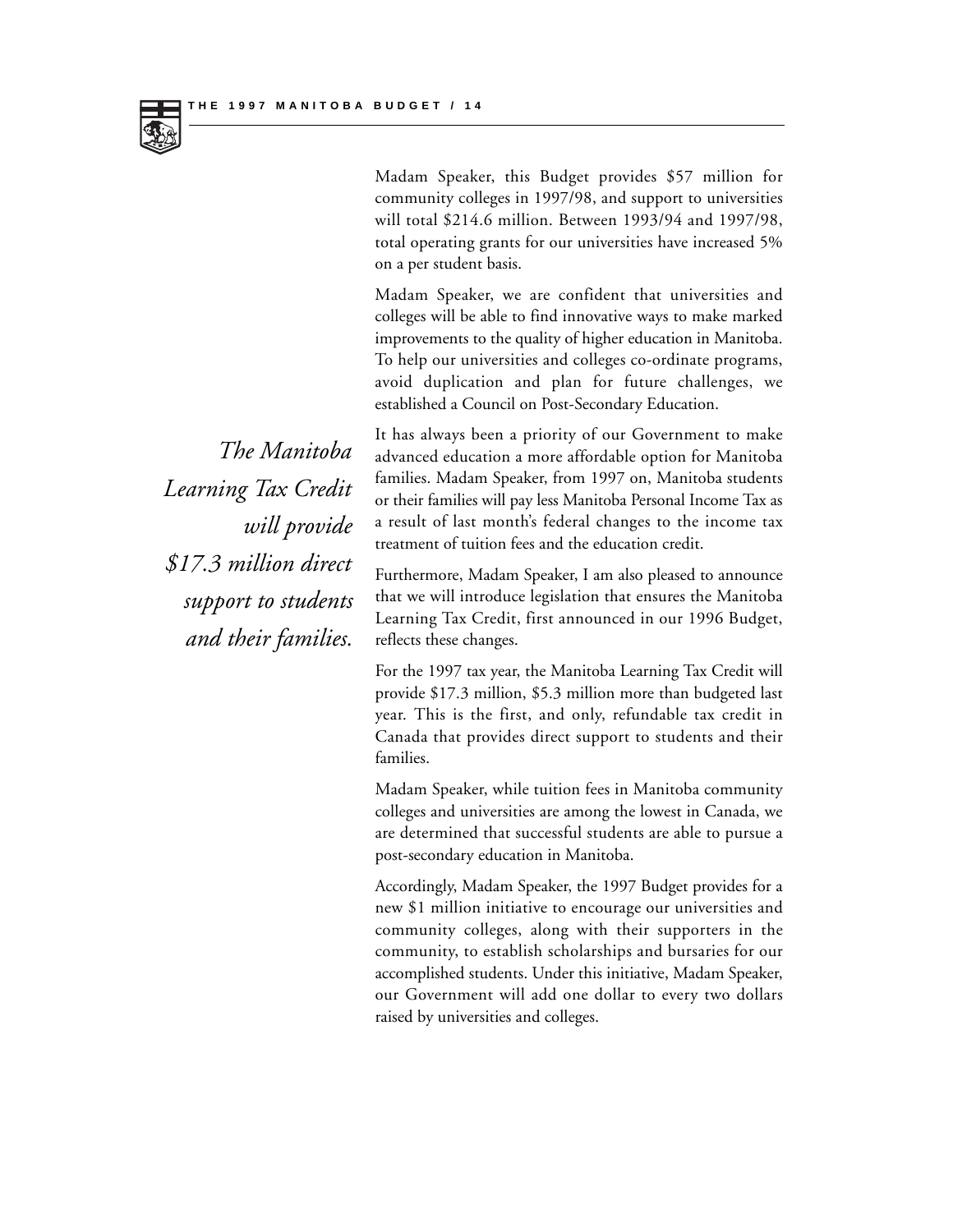

Madam Speaker, our Government recognizes that by 2005, it is estimated that 25% of new entrants into Manitoba's labour force will be Aboriginal. Preparing all our young people for jobs is an urgent priority for our Government.

Accordingly, Madam Speaker, I am pleased to report that our Government is working with the Government of Canada to launch a new \$1.4 million initiative – Partners For Careers. The program will help place Aboriginal high school, college and university graduates into positions in the private and public sectors. These graduates will provide more role models for today's Aboriginal youth. We believe that opening the doors to employment in this way will lead to sustained improvement in long-term employment opportunities for Aboriginal youth.

Our total commitment to education in 1997/98 is \$1.03 billion, almost \$12 million more than allocated last year. I might note that this is \$280 million or almost 38% more than the amount allocated in the 1987 Budget.

Madam Speaker, the purpose of education is to prepare our children for the challenges and opportunities that emerge as we approach the next century. Together with our community partners, we are building an education system in Manitoba that will accomplish this goal.

### **Investing in People**

Madam Speaker, our Government believes that Manitobans want to be self-reliant, to earn an income and make a contribution to their community.

I am very pleased that our Government has again been able to increase funding to provide services and supports for adults with a mental disability and for families of children with a disability.

This Budget provides for an increase of \$4.4 million or 7% for Adult Services to help support more adults with a mental disability to live as independently as possible in community residences or apartment settings. These programs also provide day services programming and transportation to complement supported living arrangements. The 1997 Budget also

*We believe that opening the doors to employment in this way will lead to sustained improvement in longterm employment opportunities for Aboriginal youth.*

**Work with the Aboriginal community and other levels of government to improve the lives of Aboriginals. Winnipeg Consultations**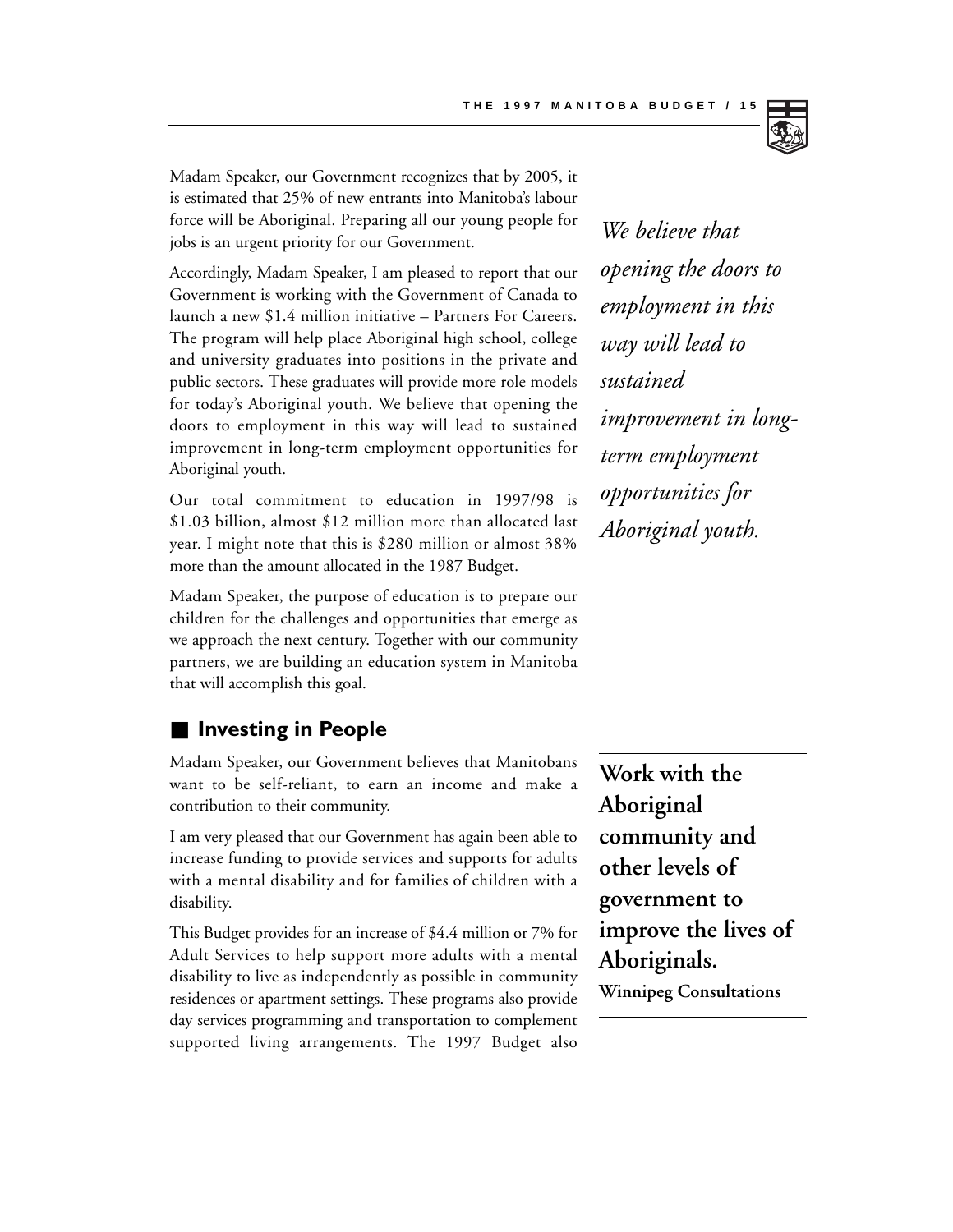

**If you really want to do something for yourself, just take the first step and there will always be someone to walk you through. Taking Charge! graduate**

increases the resources available to provide respite to families and other primary caregivers. Over the last ten Budgets, this Government has injected almost \$30 million more into the Adult Services system, which is an increase of more than 60%.

In 1996/97, we saw an increase in the need to provide support for families who have children with a disability, to help meet the needs of the child and the family in order that the child may remain at home. In 1996/97, we met that need. I am pleased that for 1997/98, our Government has increased funding for Children's Special Services by almost \$2 million, close to 30%, to ensure continued support of these children and to address new requests for services.

Madam Speaker, we are continuing our work to remove barriers between welfare and employment. We would like to see all Manitobans have good jobs and earn good incomes. We have worked diligently to reform social assistance and help more people to achieve self-reliance and independence through Making Welfare Work initiatives such as:

- the Community Services and Rural Jobs Projects;
- the Manitoba Conservation Corps;
- Opportunities for Employment;
- Youth Now; and
- Taking Charge!

Madam Speaker, we are refocussing social assistance on active measures designed to place people in jobs. We are continuing our partnerships with community groups and industry to create opportunities and help social assistance recipients to move from social assistance into the work force.

A good example of what can happen when training and placement programs are developed in partnership with industry, Madam Speaker, is the Transport Driver Training Program. Transportation, and trucking in particular, is one of Manitoba's most important and forward-looking sectors. Our trucking firms are growing and are encountering shortages of trained drivers.

Accordingly, our Government will commit over \$500,000 to the Transport Driver Training Program in 1997/98. We expect

**Encourage the private sector to get directly involved in job training. Winnipeg Consultations**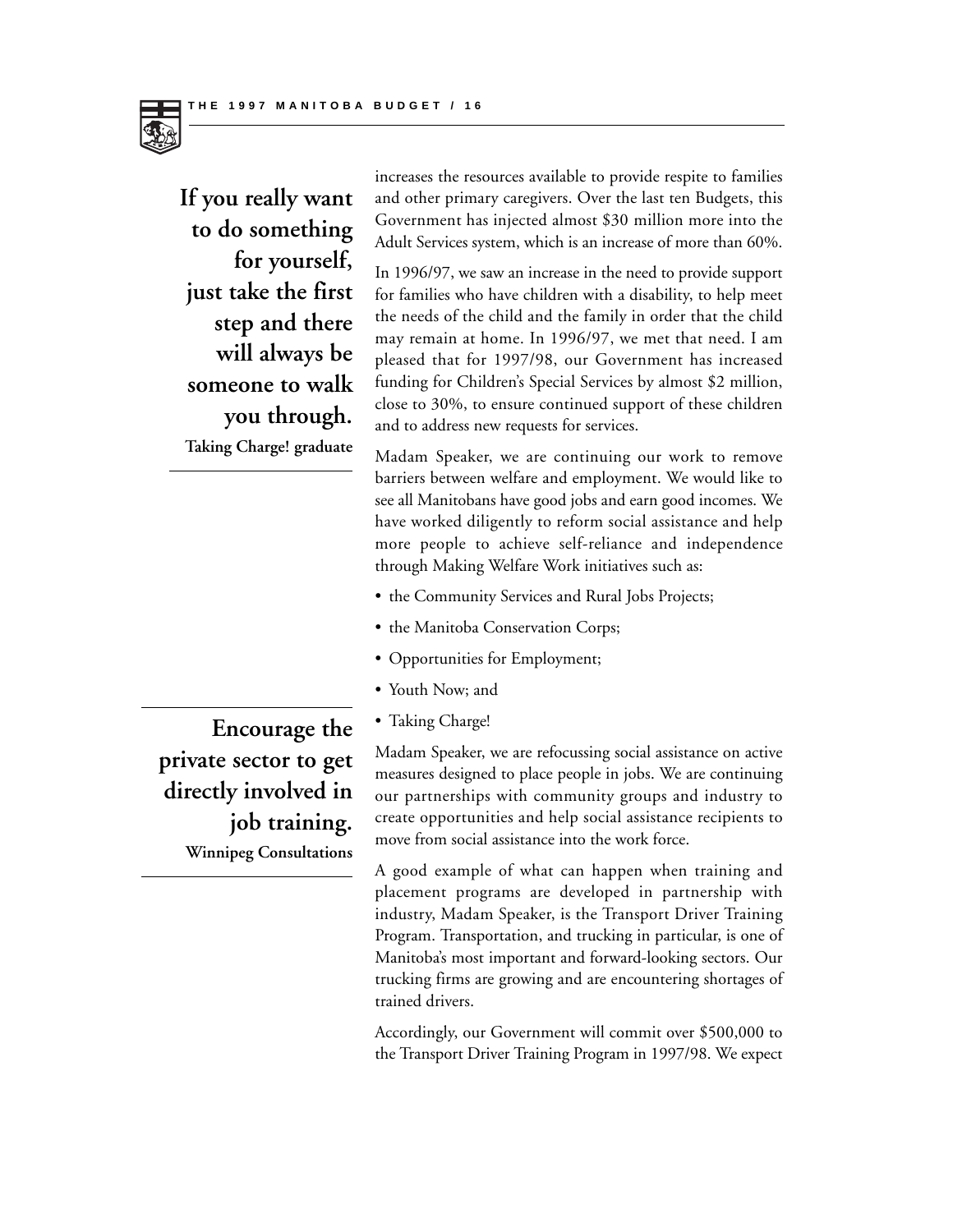

about 225 participants will be trained to step into the unfilled jobs in this industry. About one-half will be social assistance recipients. Based on our past experience with this Program, the vast majority of trainees will secure jobs with Manitoba trucking firms.

Madam Speaker, we are encouraged by the success of these programs in helping hundreds of people find jobs. This Budget allocates \$8.9 million or \$1.5 million more than budgeted in 1996/97 to Making Welfare Work.

Manitobans also want to help children at risk or in distress. They want to ensure all children are given a chance to lead normal and productive lives. This Budget supports that priority by committing \$104.4 million to the agencies that are responsible for the care and maintenance of children at risk.

Our Government wants all Manitoba children to have a healthy start in life. Manitoba social assistance benefit rates for households with children are among the highest in Canada. We have ensured that single parents retain the option of staying home to care for pre-school age children.

We have been actively working with other government and private community representatives to enhance the nutrition of children. In 1997/98, we will be announcing initiatives totalling an estimated \$300,000 in this area.

Madam Speaker, this Budget continues our support for daycare in Manitoba at \$40.5 million in 1997/98. Single parents who want to work to support their families need access to reliable, quality child-care services. Together with child-care organizations and providers, the Department of Family Services will develop recommendations for a more flexible and accessible child-care system for Manitoba.

Madam Speaker, the best form of social security is a job. Our growing economy is generating sustained investment, and our businesses are creating the jobs people need in order to move into the work force.

*Our Government wants all Manitoba children to have a healthy start in life.*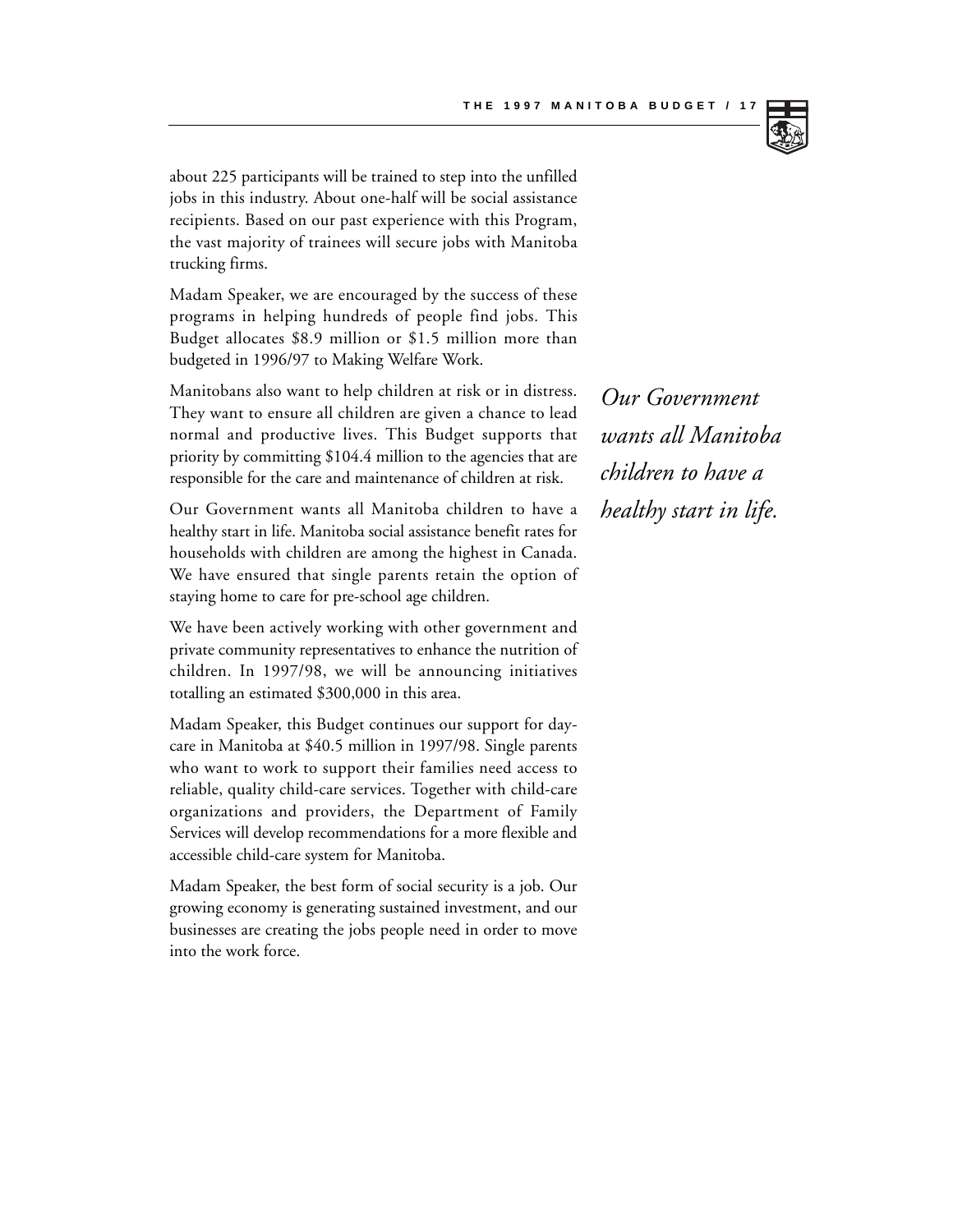■ **Enhancing Support for Children and Youth**

Madam Speaker, all Manitobans shared in the effort to put our financial house in order, and all Manitobans should take pride in our success. As we begin to realize the economic benefits of nine years of sound management of our Province's finances, we want all our citizens, and especially the children and youth of Manitoba, to share in the rewards as they are realized.

Madam Speaker, by beginning to repay the accumulated debt, we are giving the leaders of tomorrow the opportunity to shape the destiny of Manitoba in the way they choose.

Madam Speaker, we have introduced measures, such as the Manitoba Tax Reduction, that provides significant benefits to lower-income Manitobans supporting children. This reduction, which provides up to \$250 of tax relief per child, is one of the few tax benefits in Canada that is related to children. We are leaving more money with parents, who know their children's needs the best. The Manitoba Tax Reduction delivers about \$30 million each year in the most immediate form available – on employees' pay cheques.

Madam Speaker, our Government welcomes the National Child Benefit announced in last month's federal Budget targeted for implementation next year. The National Child Benefit follows on the initiative of provincial Premiers to work toward a national approach to assistance for children in lowincome families. Manitoba, along with other provinces, will redirect any savings in provincial social assistance toward services and benefits for children.

Our Government will also consider other measures to ease the ability of parents to enter or re-enter the work force. We will work with other provinces, territories and the federal government to finalize this initiative this summer. My colleague, the Minister of Family Services, is leading Manitoba's contribution to this important initiative to improve the lives of children and their families everywhere in Canada.

**Look after the young children and we won't have to address problems when they are teens. Pinawa Consultations**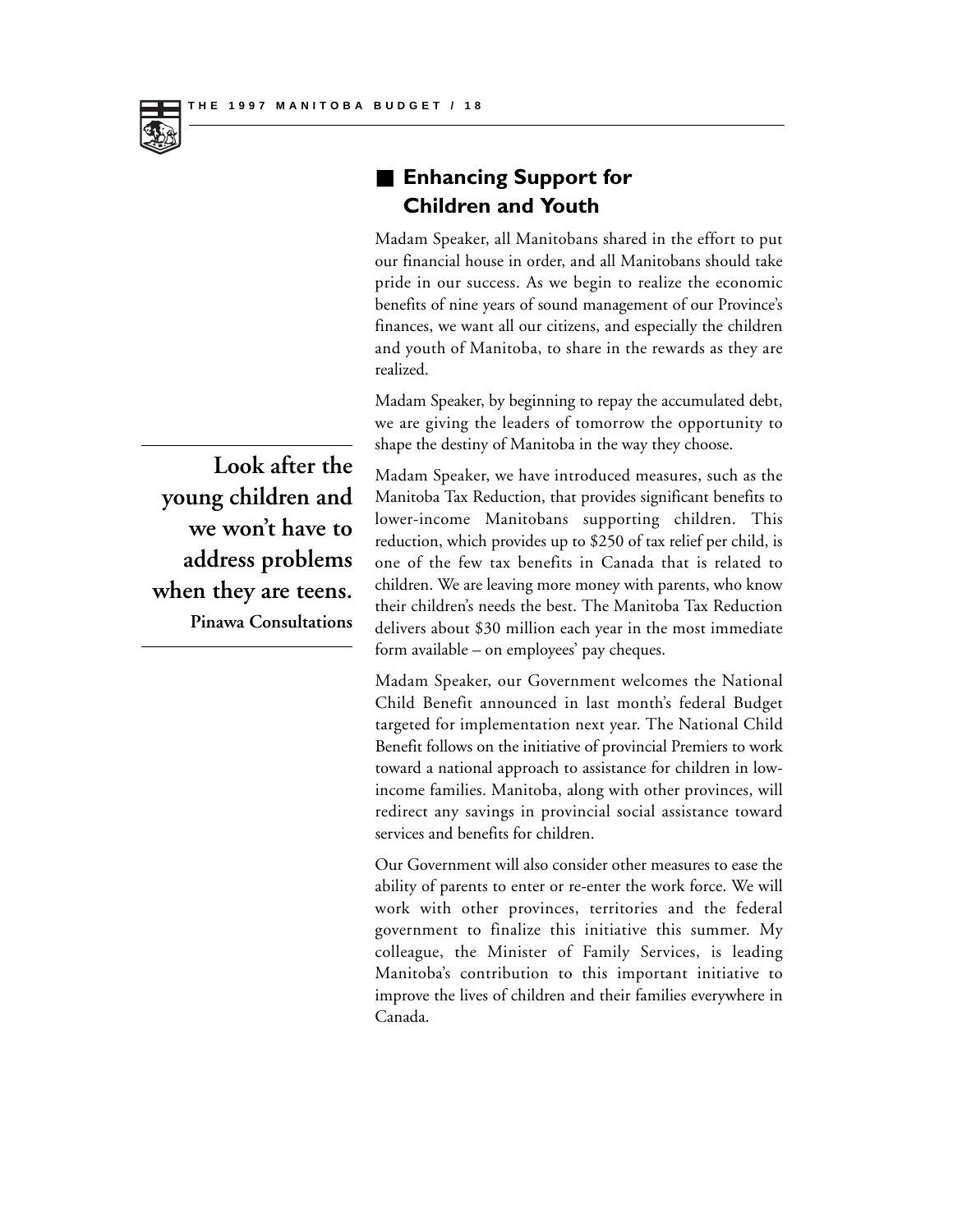

Our Government created the Children and Youth Secretariat to help co-ordinate Provincial measures and initiatives for the benefit of children. Today, Madam Speaker, I am pleased to announce the creation of a new \$500,000 fund – ChildrenFirst – which will be used to develop new approaches to improve the lives of children and their families within their communities.

Madam Speaker, the jobs our economy is creating are ultimately more important  $-$  by far  $-$  to the youth of our province than any government programs.

While youth unemployment remains a significant concern to our Government, Manitoba's youth unemployment rate was second-lowest in Canada in January and February, and almost five percentage points below the national average.

Madam Speaker, our economy is producing jobs at well above the national rate. There are growing shortages of skilled employees in many sectors of our economy.

Madam Speaker, the challenge is to help our young people turn these opportunities into paying jobs. Our education renewal initiatives are designed to prepare our young people with the skills they need to function in the modern workplace. Our placement programs are designed to help them land that first job, and begin acquiring the experience they need for a lifetime of productive and meaningful work.

The Government will continue with its commitment to student and youth employment programs. In 1997/98, it is expected that close to 15,000 students and youth throughout the province will be assisted by our many successful programs. We are providing summer opportunities and are increasing the number of opportunities for unemployed youth to find jobs throughout the year. We are developing partnerships with federal departments and with the private sector to ensure that Provincial dollars are used effectively to maximize the job opportunities for Manitoba youth.

*Manitoba's youth unemployment rate was second-lowest in Canada in January and February, and almost five percentage points below the national average.*

*Our education renewal initiatives are designed to prepare our young people with the skills they need to function in the modern workplace.*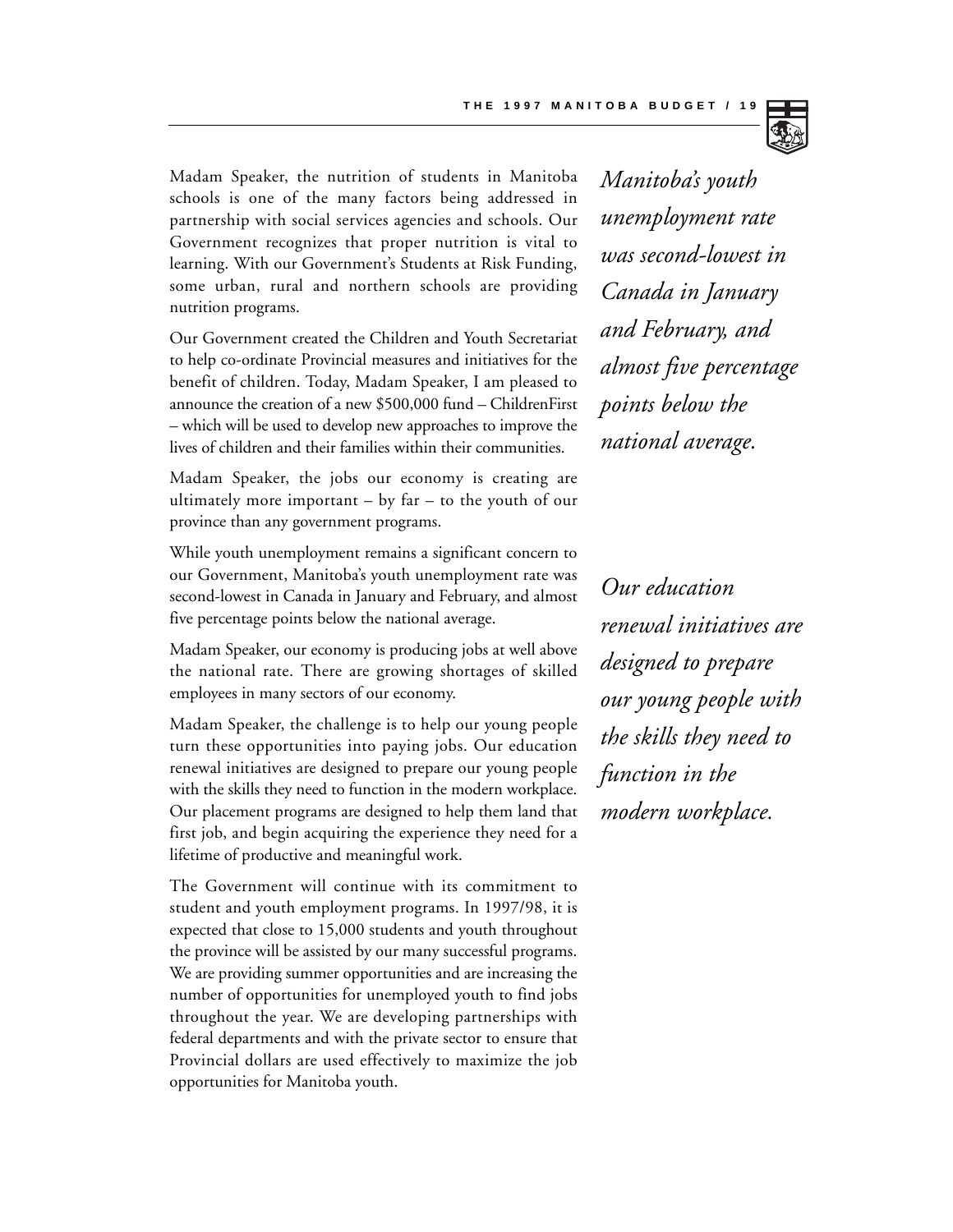

**Adopt a pro-active approach to crime control. Roblin Consultations**

### **Making our Communities Safe**

Madam Speaker, I am pleased that Manitoba is recognized across Canada as a leader when it comes to improving our justice system and enforcing tougher penalties on criminals. Manitobans have told us that this is one of their high priorities. We want to feel safe on our streets, in our communities and in our homes.

In 1995, we announced that we would provide \$2 million a year for seven years, for a total of \$14 million, for community policing in Winnipeg. This is enough to pay for 40 officers a year to police the streets of Winnipeg. Madam Speaker, our Government is encouraged by the public support expressed for this initiative. The 1997 Budget funds the program's third year of operation.

Madam Speaker, I would also like to confirm that funding for two Urban Sports Camps initiatives will be extended. The Central Park Youth Recreation Centre Project, and the Youth Drop In Centre and Athletic Club, offer inner-city youth athletic, recreational and cultural activities as alternatives to gang-related activities. These worthwhile projects are funded by the Urban Safety Program under the Winnipeg Development Agreement.

That Program, Madam Speaker, also helps fund two educational programs offered by the Winnipeg Police Service – the Alive program which will be delivered in Winnipeg schools to teach students about consequences of breaking the law, legal rights, and responsibilities; and the CounterAction program to help businesses determine ways of reducing the opportunity for crime.

Madam Speaker, this Budget maintains funding for Victims Assistance. My colleague, the Minister of Justice, will shortly provide details on other justice initiatives designed to prevent crime and improve the justice system in Manitoba. This Budget provides \$1.5 million for these measures.

Madam Speaker, in our ongoing efforts to prevent crime in rural areas, this Budget commits resources for an improved telecommunications system for the RCMP. Last year, our Premier and the Mayor of Brandon announced a partnership arrangement for the phase-in of the new 911 emergency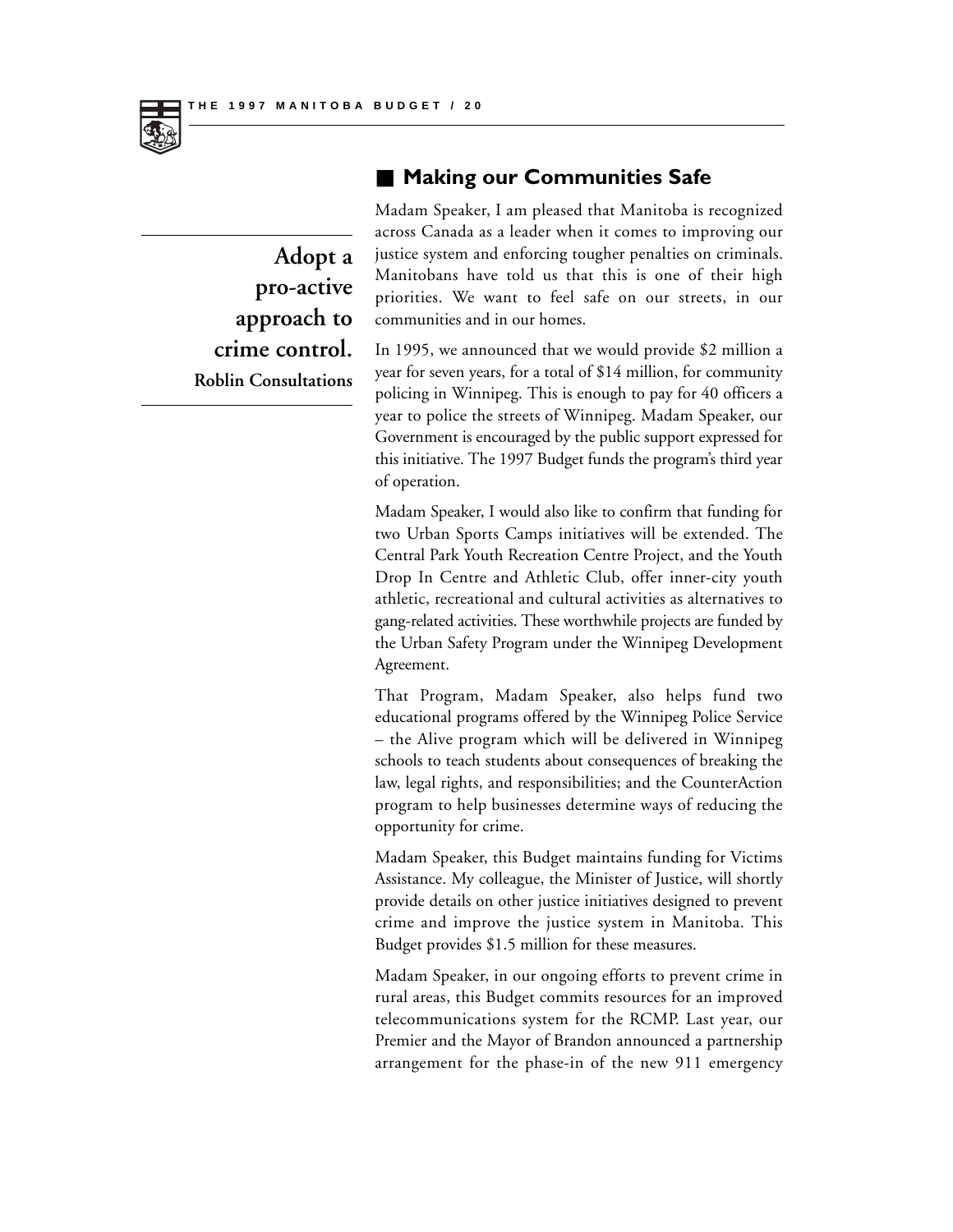

response communications services to most communities south of the 53rd parallel. I am pleased to report that rural 911 is up and running. The community of Portage la Prairie and several rural communities have already joined, and others are waiting to participate.

## ■ **Sharing the Benefits of a Strong Economy**

Madam Speaker, I am pleased to announce that Provincial support to our local municipal governments will increase in 1997/98. This is in marked contrast to the federal government, which has achieved virtually all of its program expenditure cuts over the past few years through reductions in transfer payments to the provinces. This Budget provides \$48.8 million for the Department of Rural Development, up 1.9%, and \$72.0 million for the Department of Urban Affairs, up 1.8%.

Madam Speaker, another example of our strong Provincial support for local governments was our recent announcement of payments under the Provincial-Municipal Tax-Sharing Act (PMTS). These payments provide a share of both personal and corporate income taxes to municipal governments.

Madam Speaker, when the federal government assessed the 1995 income tax returns, it was determined that Manitoba was owed additional tax for that year. The additional revenue allows us to provide increased PMTS payments to the municipal governments.

Madam Speaker, as announced by my colleagues, the Ministers of Rural Development and Urban Affairs, an additional \$4.4 million is being paid this month, bringing the total paid in 1996/97 to \$60.0 million. This total is 14.7% above the total provided in 1995/96, propelled in particular by strong growth in corporate taxable income in Manitoba.

Our Government has also informed municipalities that the estimated total for distribution later this year is \$61.8 million, a 3% increase above the combined payments made in 1996/97. Of this amount, approximately 60% will be paid to the City of Winnipeg, and the remainder to other local governments throughout Manitoba.

*Provincial support to our local municipal governments will increase in 1997/98.*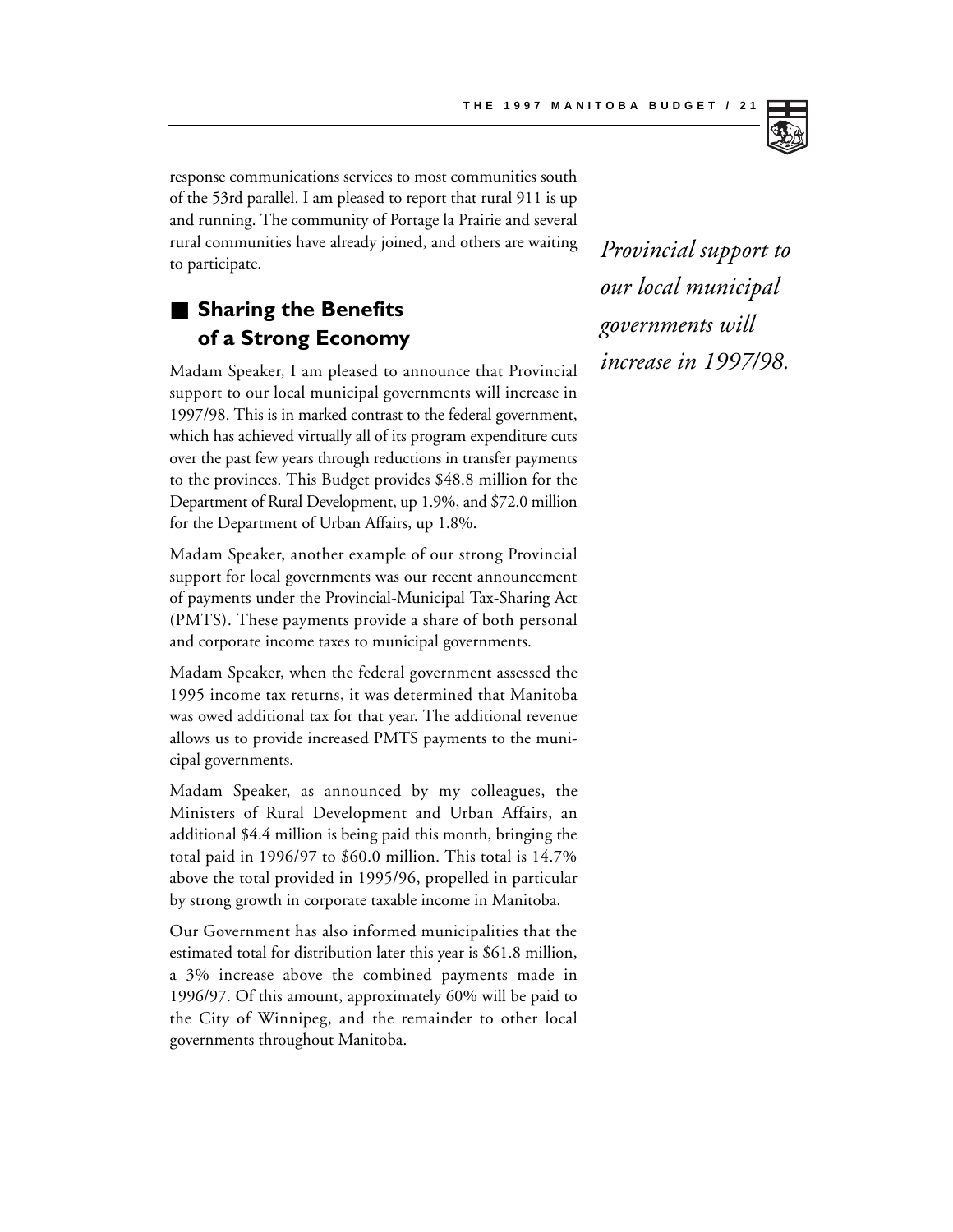

Madam Speaker, I am also pleased to announce that our Government is prepared to renew the Urban Capital Projects Allocation, a fund worth \$96 million over the next six years. This fund will provide resources for priority capital projects, street renewal, transit and other project improvements to facilities and infrastructure in the City of Winnipeg. My colleague, the Minister of Urban Affairs, will provide further details of this program.

Madam Speaker, we are also working together with communities threatened with flooding this spring to develop an effective response plan. The Budget doubles the amount allocated to deal with emergencies of this nature to \$20 million, from the \$10 million allocated last year.

### **Creating New Opportunities**

In the last Session of this Assembly, Madam Speaker, we introduced a wide range of measures to improve the investment climate in our province, to enhance job creation, and to generate new income and wealth.

Madam Speaker, the Workers Compensation Board has been put on a sound footing. The elimination of the Board's deficit reduces the cost of doing business for Manitoba employers, and allows the Board to provide better service to injured workers. Since 1988, Madam Speaker, average Workers Compensation rates have already fallen by over 9%, and will fall by a further 5% each year until 1999.

Madam Speaker, over the last nine years, our Government has made reducing the burden of excessive red tape and regulations a major priority. Last year over 100 regulations were repealed, and literally hundreds of forms slated for elimination or simplification. Later this Session, we will be introducing simplified tax filing and remittance options for small businesses.

Our fiscal and structural reforms encourage firms to expand and locate in our province. Madam Speaker, this Budget also maintains funding available for economic development initiatives.

**Reduce regulations and red tape. Brandon Consultations**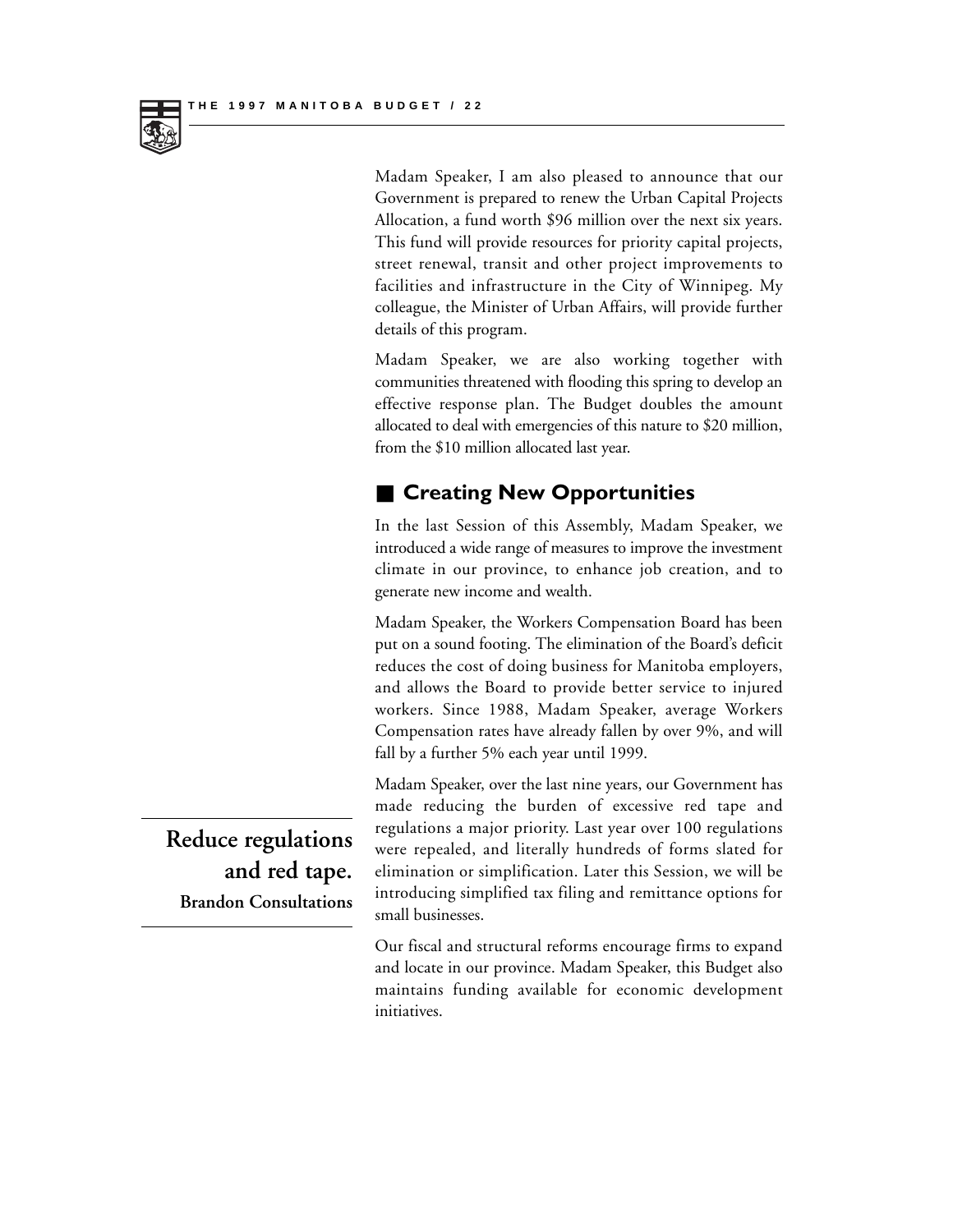

• The Manitoba Industrial Opportunities Program (MIOP) provides loans conditional on firms meeting their job creation commitments. This Program has been instrumental in helping Manitoba-based firms expand in our province and in bringing others to Manitoba.

Madam Speaker, the Pine Falls Paper Company provides an instructive example of how important such support can be. Created in 1994 by an employee/management buy-out of a paper mill which might otherwise have closed, Pine Falls Paper embarked on an ambitious \$65 million capital upgrade project. The Province assisted this endeavour with a commitment to provide a repayable loan of up to \$30 million. During the past year, the project was completed on budget and on time. The Province was called on to advance only \$5 million of the \$30 million available. This year, Pine Falls Paper intends to fully repay that loan, and, will then commence its next round of significant capital expenditure.

With the support of a repayable loan from MIOP, Isobord Enterprises is constructing a \$142 million plant in Elie to produce environmentally friendly composite board from straw. The project is creating 300 jobs during the construction phase, 100 permanent jobs at the plant, and 100 contract jobs for the straw collection operation each fall.

Madam Speaker, there can and will be more such successes. This Budget allocates \$11.9 million to MIOP initiatives in 1997/98.

- The Rural Economic Development Initiative funded infrastructure that helped McCain Foods to expand its potato processing plant in Portage la Prairie, Rea Gold to redevelop a gold mine near Bissett, and CanAgra to build a canola crushing plant near Ste. Agathe. These three projects alone will create some 400 jobs.
- Madam Speaker, we are providing funds to continue the Community Works Loan Program our Government introduced in 1995. So far, 20 communities have participated, and 19 more have expressed interest. This

# **Develop homegrown industries and foster their growth.**

**Winnipeg Consultations**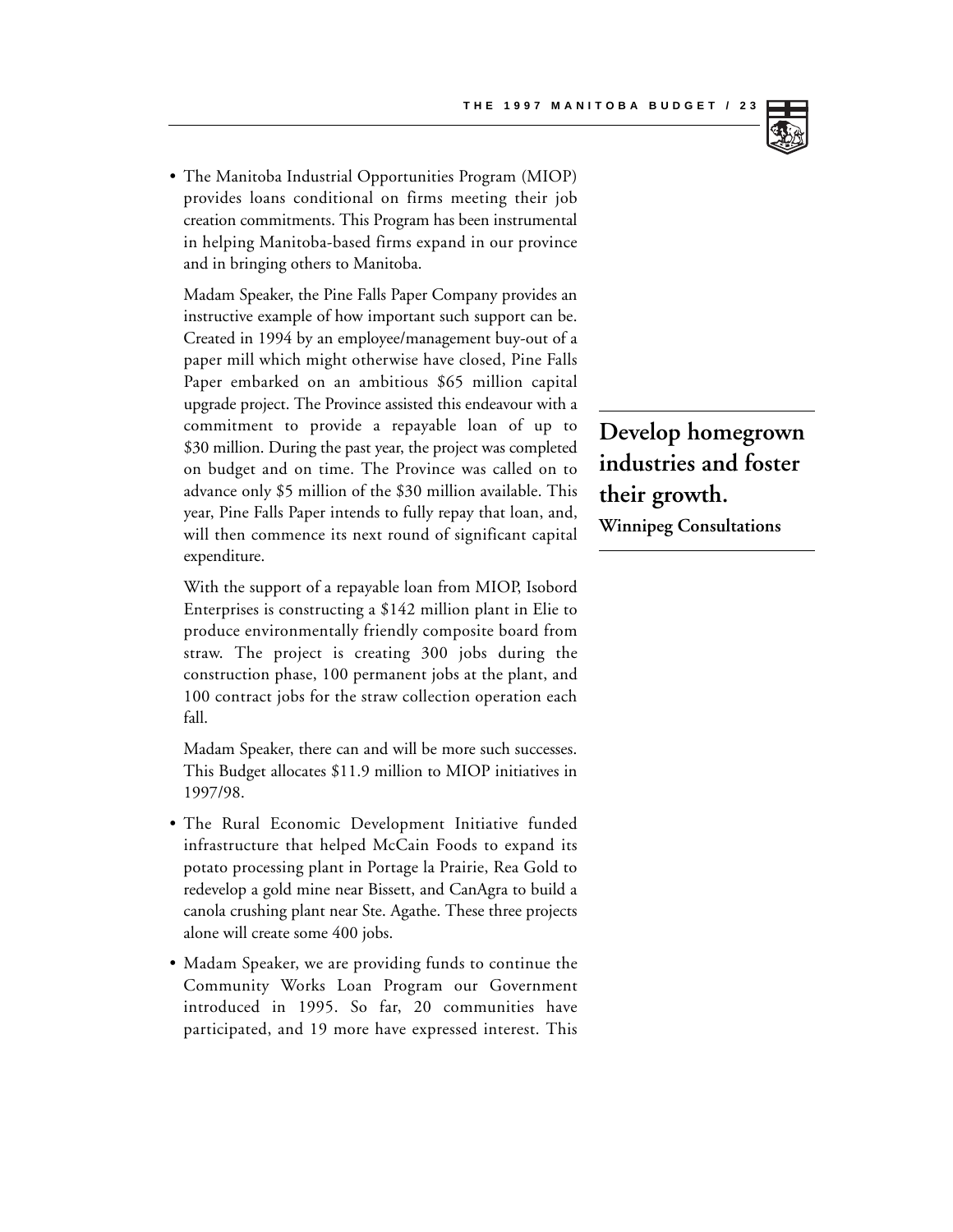

Program helps communities assist local entrepreneurs to create jobs and provide services in line with local priorities.

*Business Start has been especially successful in providing funds for women and rural entrepreneurs to start businesses.*

Madam Speaker, I am also pleased to announce that we are extending Business Start for another two years. This program, started in 1990, helps new small businesses commence operations by providing a loan guarantee of up to \$10,000. This program has been especially successful in providing funds for women and rural entrepreneurs to start businesses.

Madam Speaker, when our Government set out its *Framework for Economic Growth* in 1993, we identified capital market development as one of the key strategic areas. As pointed out in the Framework, "capital is the engine of business and employment growth." By developing ways for Manitoba businesses to tap local sources of capital, we can help those businesses reach their full job-creating potential.

One such initiative was launched in 1991, when our Government introduced legislation that established Manitoba's first Labour-Sponsored Venture Capital Corporation: the Crocus Investment Fund. Investors in this Fund claim a 15% federal and a 15% Manitoba income tax credit when they file their personal income tax returns. To the end of 1996, the Fund has raised over \$47 million, and has invested \$18 million to create and preserve jobs in small- and medium-sized Manitoba businesses.

Today, Madam Speaker, I am pleased to announce that legislation will be introduced in this Session allowing for the formation of other provincial Labour-Sponsored Venture Capital Corporations.

Madam Speaker, this legislation will augment other initiatives, such as the Manitoba Capital Fund, that provide vehicles to direct investment capital into small Manitoba firms, helping to create new jobs. We are also working closely with Manitoba's investment community to expand the role of the Winnipeg Stock Exchange enhancing the ability of local firms to raise equity capital.

Madam Speaker, our farmers have shown they are capable of meeting the challenges of global competition. However, like farmers everywhere, their success depends on the co-operation of nature. Assisting farmers to obtain adequate crop insurance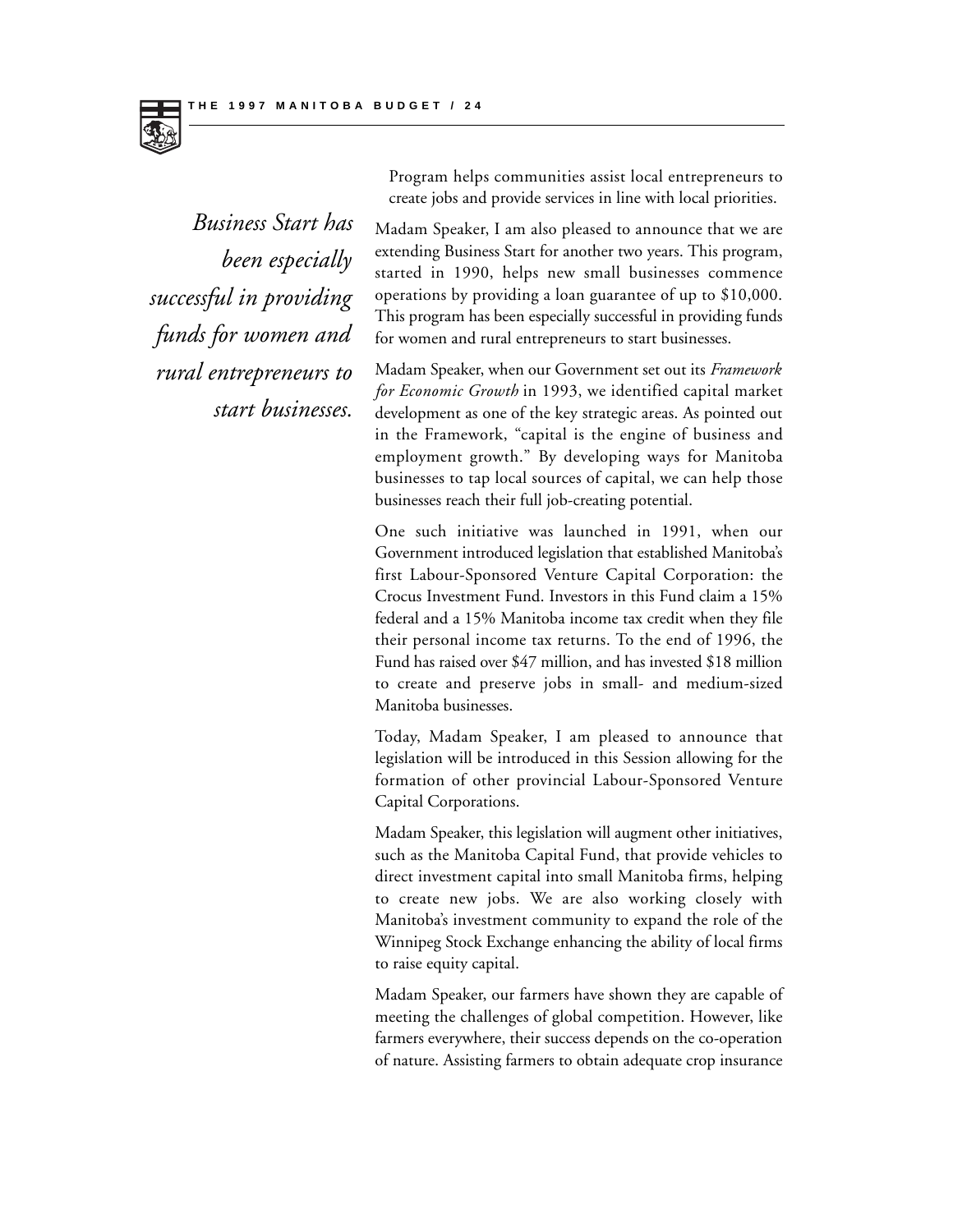

protection has always been a priority of our Government. Accordingly, Madam Speaker, we have introduced enhancements in the coverage provided by the Manitoba Crop Insurance Corporation.

The farm community has told us that research is key to achieving and maintaining a competitive edge in farming. By diversifying and investing in new technologies, Manitoba farmers are laying the basis for new industries and revitalized communities in rural Manitoba.

Accordingly, Madam Speaker, I am pleased to announce that we are committing \$3.4 million to support a new Agri-Food Research and Development Initiative. Together with the commitment we expect from the federal government, this exciting new Initiative will make a substantial contribution to the long-run future of agriculture in Manitoba.

Madam Speaker, mining is a billion-dollar industry in Manitoba. Directly and indirectly it provides thousands of jobs in communities from Virden in the southwest to Lynn Lake in the north and Bissett in the east. Our Government strives to make Manitoba one of the best places in the world to explore for minerals and develop mines. And, Madam Speaker, the results are very gratifying. The support, incentives and tax reductions we have introduced during our time in office have facilitated the discovery and development of major new mines, and the redevelopment of former mines. In just the past year and a half, four mines have come into production and others will open this summer. These mines have created well-paying jobs and assured the continued viability of several Manitoba communities.

Madam Speaker, to further enhance the competitive position of our mining industry, I am pleased to announce that diesel fuel consumed in off-highway transport of ore from mine sites to processing facilities, will be exempt from the motive fuel tax starting October 1, 1997.

During the last election, Madam Speaker, we made a \$1.5 billion commitment to capital spending over this term of our Administration. Our basic infrastructure is critical to Manitoba's long-term prospects. Maintaining our highways, bridges and airports is a key element of our future as a major North American transportation hub.

## **Maintain money for research in agriculture.**

**Lowe Farm Consultations**

*Our Government strives to make Manitoba one of the best places in the world to explore for minerals and develop mines.*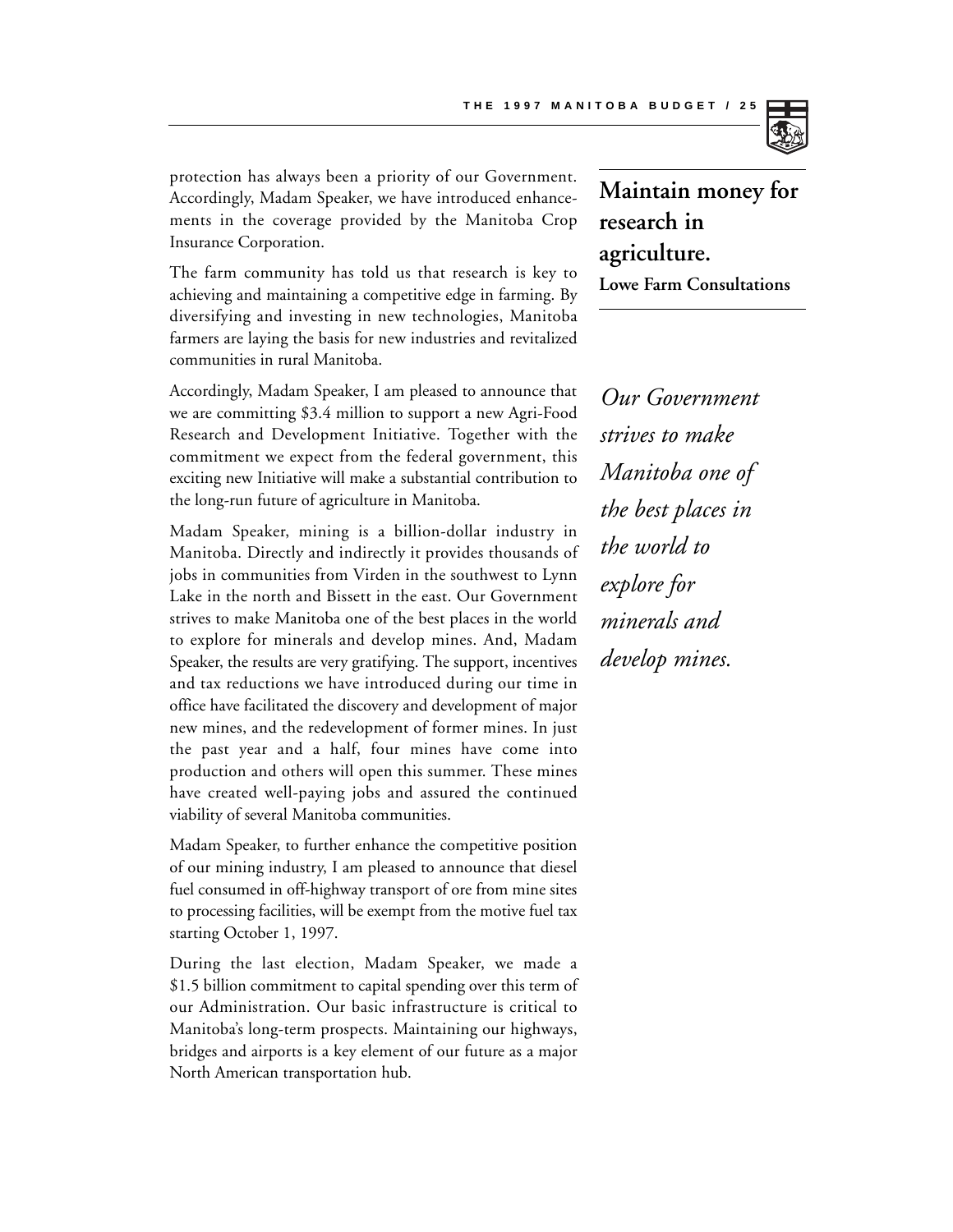

Madam Speaker, our Government has a strong commitment to Manitoba's highway construction program. This Budget commits an additional \$1.3 million of Provincial funds to maintain and improve our roads, highways and bridges. Total spending, however, will be down due to the federal government's elimination of the Strategic Highways Program.

Beginning with the Premiers' Conference last August, Madam Speaker, Manitoba has pushed hard for a renewal of the Canada Infrastructure Works Program. Of the nearly 400 projects announced, close to 250 are completed. Some 3,400 jobs were created and all areas of Manitoba are benefiting from better roads, better facilities and more opportunities for work and enjoyment. This Program is an unqualified success.

The Infrastructure Program supported traditional infrastructure such as the Sanford Water Treatment Plant, and such innovative projects as Foundations for Health Research Centre, the South Winnipeg Technical Centre and the Manitoba Museum expansions. These and other projects are designed to meet the growing demand for training related to trades and new information technologies. The Infrastructure Program has helped improve both Manitoba's competitiveness and our long-term job creation prospects.

Madam Speaker, we have allocated \$22 million for the Infrastructure Program for 1997/98. Together with our federal, municipal, and other partners, \$66 million will be made available for projects across Manitoba.

Earlier this year, Madam Speaker, the Winnipeg International Airport was transferred from the federal government to the Winnipeg Airport Authority. We are excited by the Authority's plans to upgrade Manitoba's premier airport. Work is also proceeding on Winnport, a plan to make the Winnipeg International Airport the hub of a major international transportation network.

Our Government is committed to the future of the Winnipeg International Airport. To assist the Airport Authority's efforts in attracting new passenger routes and creating new jobs, Madam Speaker, I am pleased to announce the tax rate on aviation fuel will be reduced by 1 cent a litre, from 4.2 cents/litre to 3.2 cents/litre, effective October 1, 1997.

*To assist in attracting new passenger routes and creating new jobs, I am pleased to announce the tax on aviation fuel will be reduced by one cent a litre.*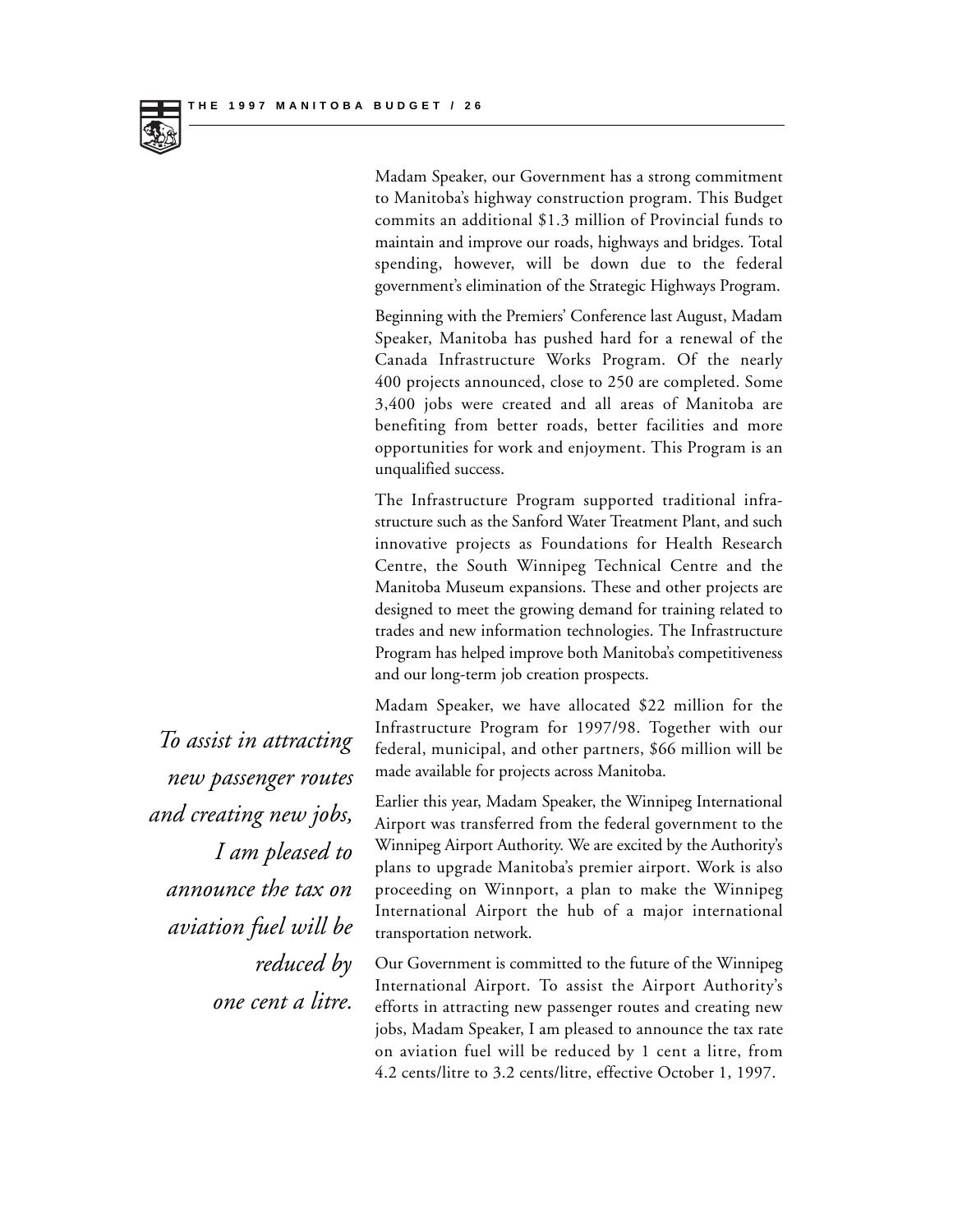

Madam Speaker, Manitobans can be proud of the way they support artistic and cultural endeavours in our province. Support for the not-for-profit performing arts – theatre, music, dance and opera – is stronger in Manitoba than in any other province. According to Statistics Canada, direct ticket sales, public grants, and fund-raising and donations to the arts in Manitoba were all far above the national average. Support from all three sources for Manitoba's performing arts companies was \$22 per capita, much higher than the national average.

So, Madam Speaker, it is not surprising that one of the most remarkable success stories of the last several years has been the spectacular growth of Manitoba's film and video industries. If the projections for 1997 hold, this industry will have grown fiftyfold just in the last 10 years. Our Government has supported the industry through establishing the Manitoba Film and Sound Development Corporation. Manitoba artists and production companies are making their presence felt across the continent and beyond, creating local opportunities for Manitoba's abundant homegrown talent.

Madam Speaker, I am pleased to announce that our Government will introduce the Manitoba Film and Video Production Tax Credit. The Credit will encourage more Manitoba-based productions, and create opportunities and jobs for the abundant talent Manitoba has in this industry. The Credit will be in place for three years and will be 35% of eligible payroll costs. Further details of this measure are included in Budget Paper C.

Madam Speaker, I have highlighted only a few of the economic initiatives supported by this Budget. As with all our programs, we are constantly evaluating our economic development needs and the effectiveness of our programs.

### ■ **Government: Spending Smarter**

Madam Speaker, almost a decade ago, we initiated intensive, ongoing reforms to transform the way our Government serves the people of Manitoba. We started eliminating duplication, and spending smarter. We looked closely at all our activities and decided that some could be delivered more effectively by community agencies or by the private sector.

*One of the most remarkable success stories of the last several years has been the spectacular growth of Manitoba's film and video industries.*

**Look for creative solutions; money is not always the answer. Winnipeg Consultations**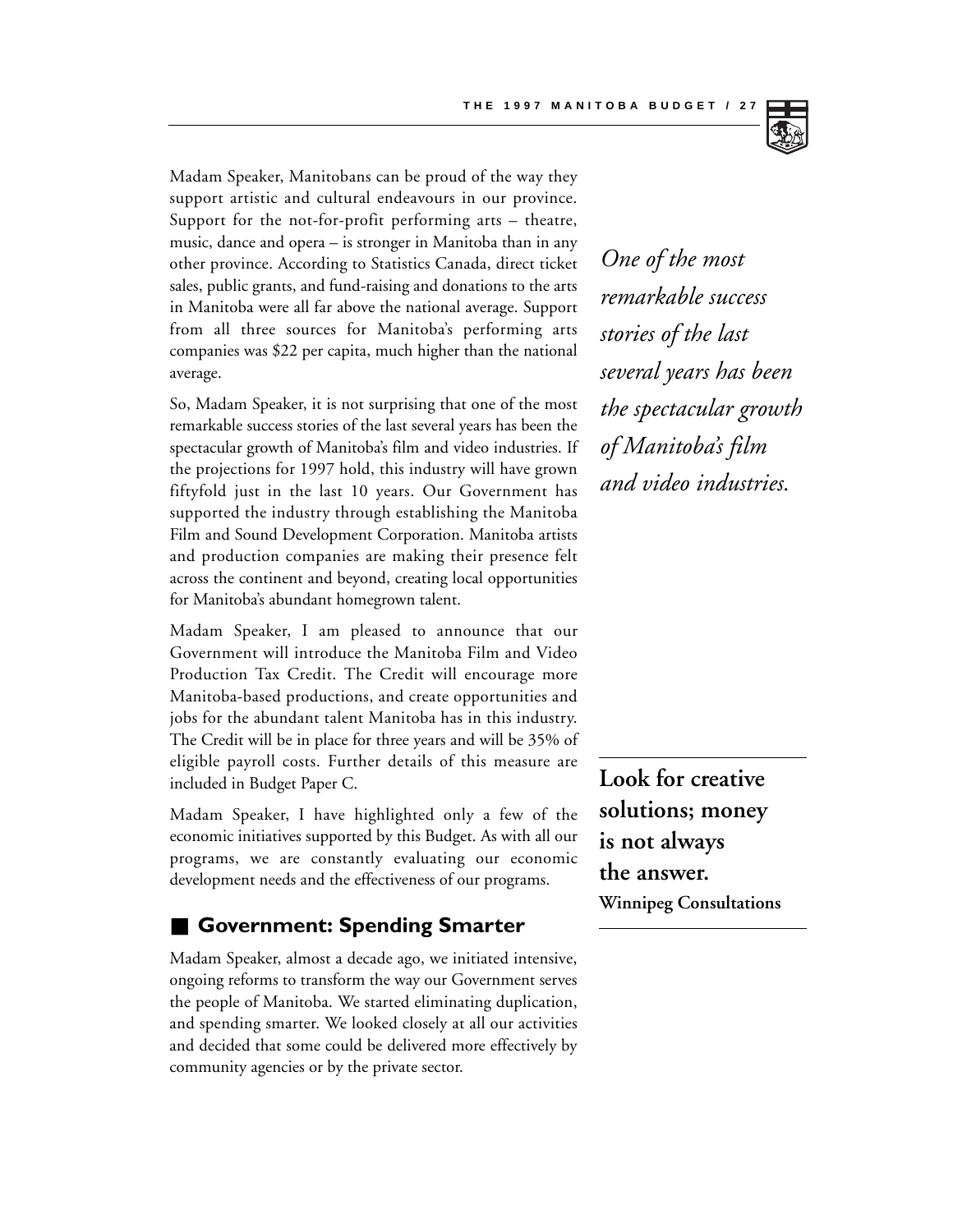

We moved 15 Government operations into Special Operating Agencies, where activities can be managed in a more businesslike fashion and provide better, and more cost-effective services to the people of Manitoba. This year, the Land Titles Office will become a Special Operating Agency.

Madam Speaker, I would like to take this opportunity to express our Government's appreciation to those public servants who are contributing to Service First and its component initiatives, Better Methods and Better Systems. With our Service First initiatives, we are continuously improving service delivery, bringing services closer to people and using technology to enable better service more in tune with the expectations of Manitobans.

Madam Speaker, Manitoba's cost of government is now the lowest in Canada. And yet, we realize that more can and must be done to deliver cost-effective government. Manitoba Measures is another initiative designed to improve both planning and accountability by requiring departments to prepare business plans. These plans will include performance measures which will focus on outcomes rather than on the amount of money spent.

### ■ Collective Bargaining

Madam Speaker, our Government has decisively and successfully turned the finances of our Province around. The road to fiscal stability has not been easy, and we must continue living within our means.

Madam Speaker, when we look for better ways to serve Manitoba citizens, we cannot overlook the fact that employee salaries are the largest single component of our expenditures. We could not have achieved a balanced budget without addressing the issue of public sector compensation. We have tried to do this as fairly and compassionately as possible.

In order to do that, Madam Speaker, we instituted such innovative programs as the Reduced Work Week Program. Necessary restructuring was accompanied by work force adjustment programs that have kept the number of permanent layoffs to below 200. The result, Madam Speaker, is that there

*The Manitoba Government is now smaller than at any time since the mid-1970s.*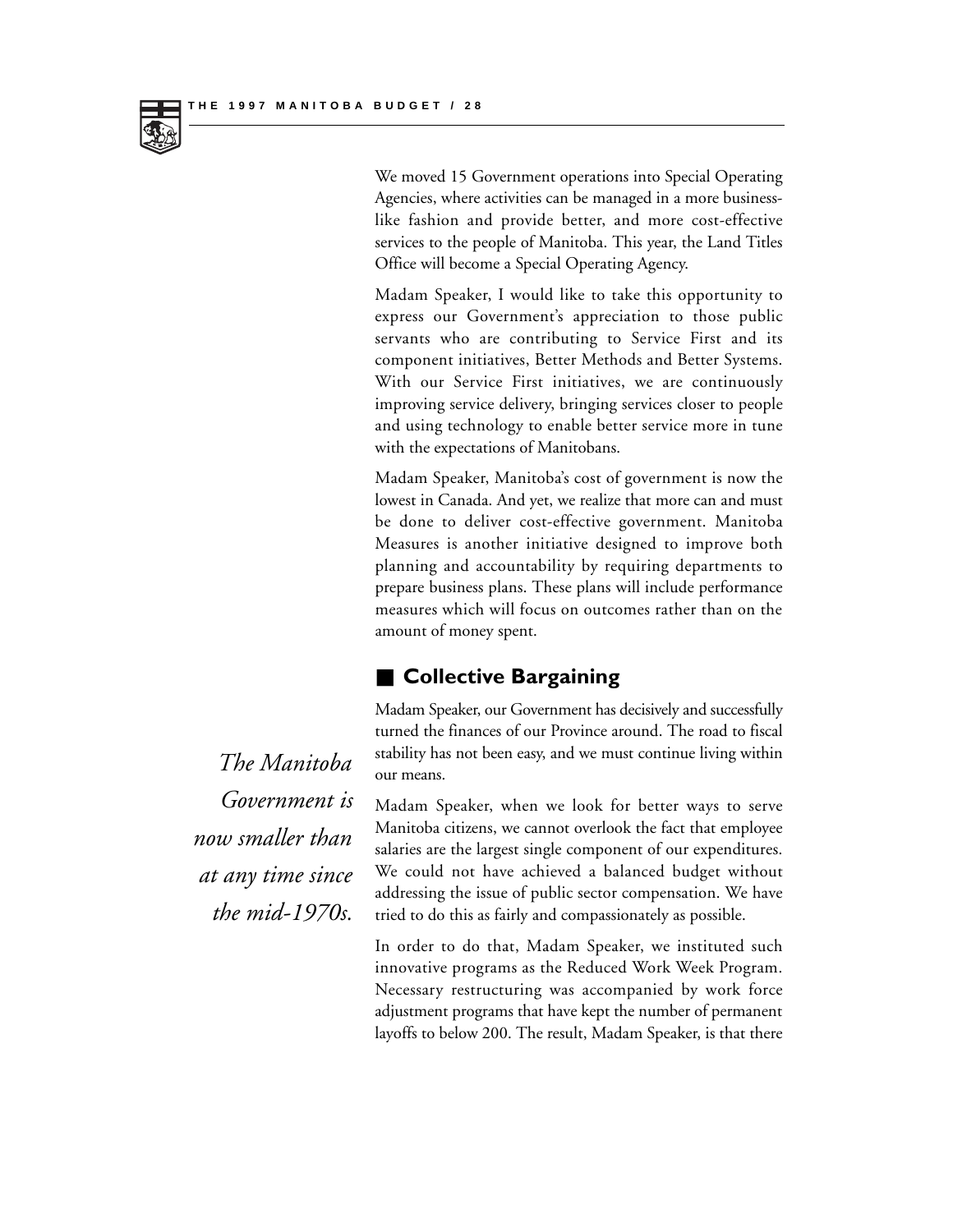

are 2,500 fewer positions in the Manitoba Government than in 1988. The Manitoba Government is now smaller than at any time since the mid-1970s.

Madam Speaker, we have offered our employees the stability of a three-year contract, with added flexibility and other improvements consistent with living within our means.

We are committed to providing the best possible service to the people of Manitoba. Madam Speaker, this means dealing with the public sector fairly. I believe strongly that we have done this, and I would like, at this time, to recognize the support we have received from civil servants in our Province's public sector.

### ■ **1996/97 Surplus**

Madam Speaker, our strong provincial economy provided higher than budgeted own-source revenue in 1996/97. Spending for health care, family services, tax credit payments and emergency measures were also higher than budgeted. I am pleased to report that, as in 1995/96, a balanced budget will be achieved in the fiscal year ending March 31, 1997. As outlined in the Third Quarter Financial Report, the projected surplus for 1996/97 is \$56 million.

Madam Speaker, 1996/97 marks the first time in a quarter century that Manitoba has recorded back-to-back surpluses.

In addition to the 1996/97 surplus, the net proceeds from the divestiture of the Manitoba Telephone System generated extraordinary net revenue of \$410 million. Madam Speaker, we have allocated \$150 million from the MTS sale proceeds to hospitals and personal care homes for debt repayment. The remainder of the extraordinary revenue and projected surplus of \$56 million will be transferred to the Fiscal Stabilization Fund at the end of this fiscal year.

Manitobans can take pride in their savings account. It provides assurance that health, education and social services will be sustained in the years ahead, even if we are confronted by circumstances we cannot foresee now.

*The projected surplus for 1996/97 is \$56 million.*

**There must be a balance between fiscal and social needs. Roblin Consultations**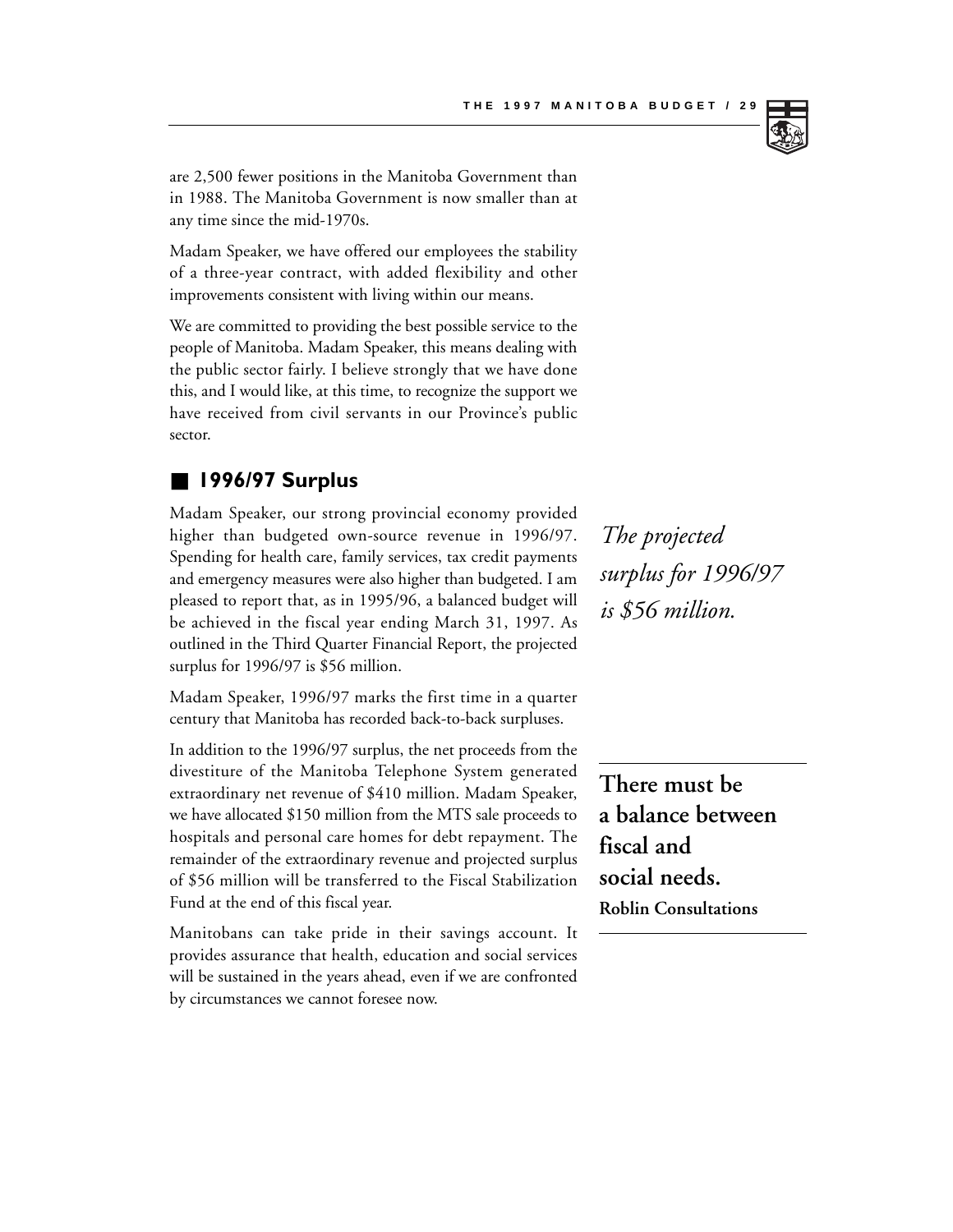

### ■ **1997/98 Budget Plan**

Madam Speaker, our 1997 Budget decisions were based on the same fundamentals that our Government has followed since 1988:

**1997/98**

- to control spending and live within our means;
- to protect vital services;
- to achieve a balanced budget; and
- to hold the line on tax rates.

## **Comparative Statement of Budgetary Revenue, Expenditure and Surplus**

1997/98 and 1996/97

|                                    | <b>Budget</b><br>1997/98 | <b>Budget</b><br>1996/97 | 177770<br><b>Change from</b><br>1996/97 Budget |             |
|------------------------------------|--------------------------|--------------------------|------------------------------------------------|-------------|
|                                    | (Millions<br>of Dollars) |                          | (Millions<br>of Dollars)                       | %           |
| Revenue                            |                          |                          |                                                |             |
| <b>Taxation</b>                    | 3,169                    | 3,037                    | 132                                            | 4.3%        |
| Government of Canada               | 1,555                    | 1,688                    | (133)                                          | (7.8%)      |
| Other                              | 688(1)                   | 595                      | 93                                             | 15.5%       |
| <b>Total Operating Revenue</b>     | 5,412                    | 5,320                    | 92                                             | 1.7%        |
| Current Program Expenditure        | 4,473                    | 4,413                    | 60                                             | 1.4%        |
| <b>Public Debt Costs</b>           | 520                      | 575                      | (55)                                           | (9.6%)      |
| <b>Total Operating Expenditure</b> | 4,993                    | 4,988                    | 5                                              | 0.1%        |
|                                    | 419                      | 332                      | 87                                             | 26.3 %      |
| Deposit to Debt Retirement Fund    | 75                       | 0                        | 75                                             | 100.0%      |
| <b>Operating Surplus</b>           | 344                      | 332                      | 12                                             | 3.7%        |
| Capital Expenditure                | 317                      | 313                      | 4                                              | 1.2%        |
| Less: Federal Recoveries           | 0                        | 3                        | (3)                                            | $(100.0\%)$ |
| Net Capital Expenditure            | 317                      | 310                      | 7                                              | 2.3%        |
| <b>Budgetary Surplus</b>           | 27                       | 22                       | 5                                              | 22.9%       |

(1) Includes \$100 million from Fiscal Stabilization Fund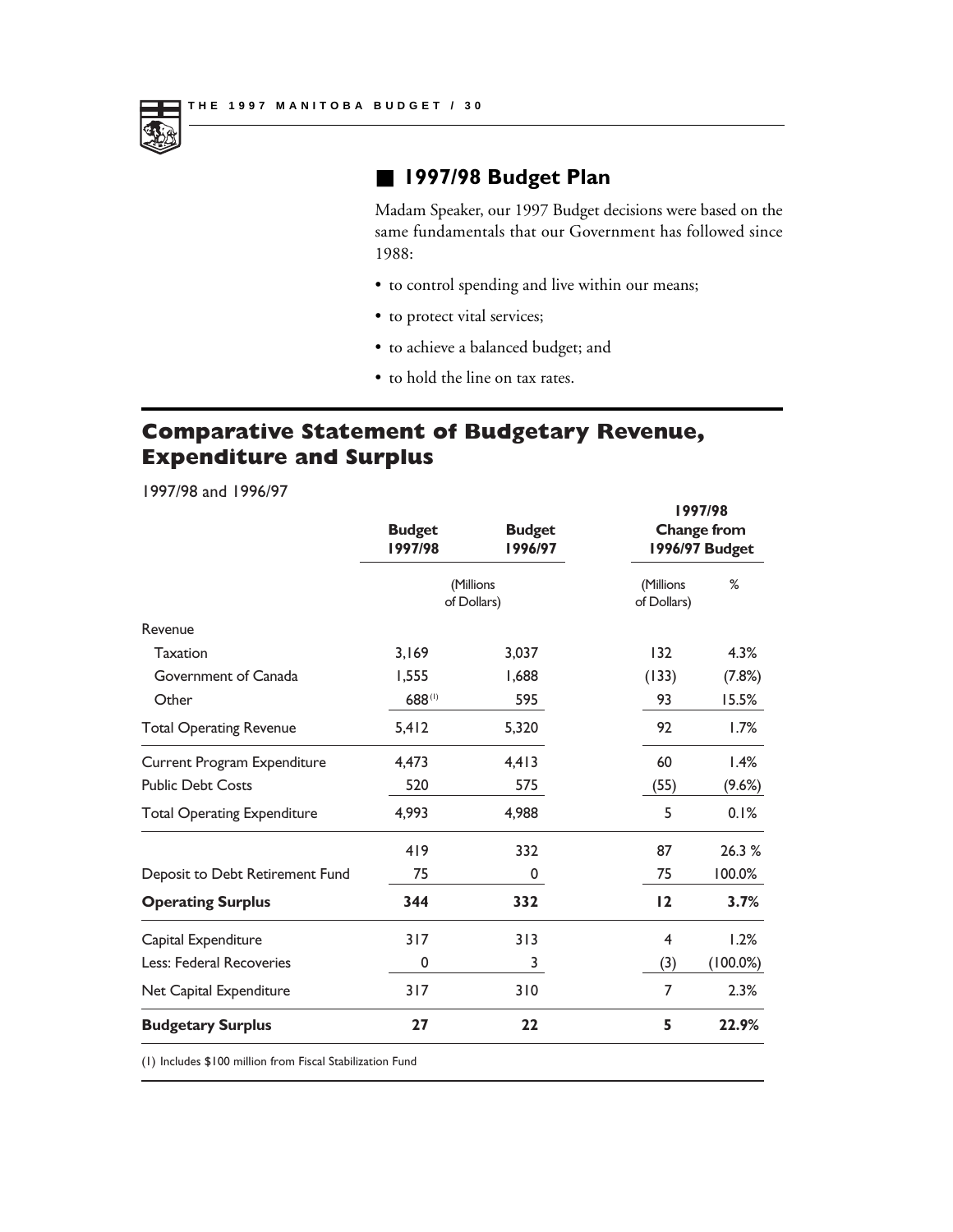

Madam Speaker, it gives me great pleasure to announce our third consecutive balanced Budget. The 1997 Budget projects a surplus of \$27 million for 1997/98.

Taxation revenue will increase by \$132 million or 4.3% above last year's Budget. This reflects our strong and vibrant economy. It is important to note, Madam Speaker, this revenue growth is achieved without any tax rate increases, and provides over \$30 million annually in strategic tax reductions.

However, the revenue picture is not complete, Madam Speaker, until the effect of falling federal transfer payments is factored in.

The Canada Health and Social Transfer (CHST) is forecast at \$499 million, or \$100 million less than budgeted in 1996/97, and \$268 million less than the actual federal cash support provided for health, higher education and social assistance in 1995/96.

1997/98 federal transfer revenue also reflects declining equalization revenue. As the Manitoba economy outperforms the Canadian economy, our equalization entitlements also decline. Entitlements are expected to be the lowest since 1993/94.

Madam Speaker, we are using the Fiscal Stabilization Fund as a bridge to support health and education services until growth in our own-source revenue offsets the federal cuts. A transfer of \$100 million from the Fund will be made for this purpose. Without the cut in the federal government's contribution to health, education and family services in 1997/98, this draw would have been completely unnecessary.

Madam Speaker, our Government would have had a much easier task if we did not have to deal with the significant federal reductions. Not only have we balanced our Budget, but along with other provinces, we are also eliminating the federal deficit.

Madam Speaker, our tenth Budget is an historic step for our Government and the people of Manitoba. I say historic because in 1997/98, we will make our first payment toward the total elimination of Manitoba's general purpose debt. *The Balanced Budget, Debt Repayment and Taxpayer Protection Act*

*An historic step...we will make our first payment toward the total elimination of Manitoba's general purpose debt.*

*All Manitobans can take pride in this good-news story. We are lifting the burden of debt from our own, and our children's, shoulders.*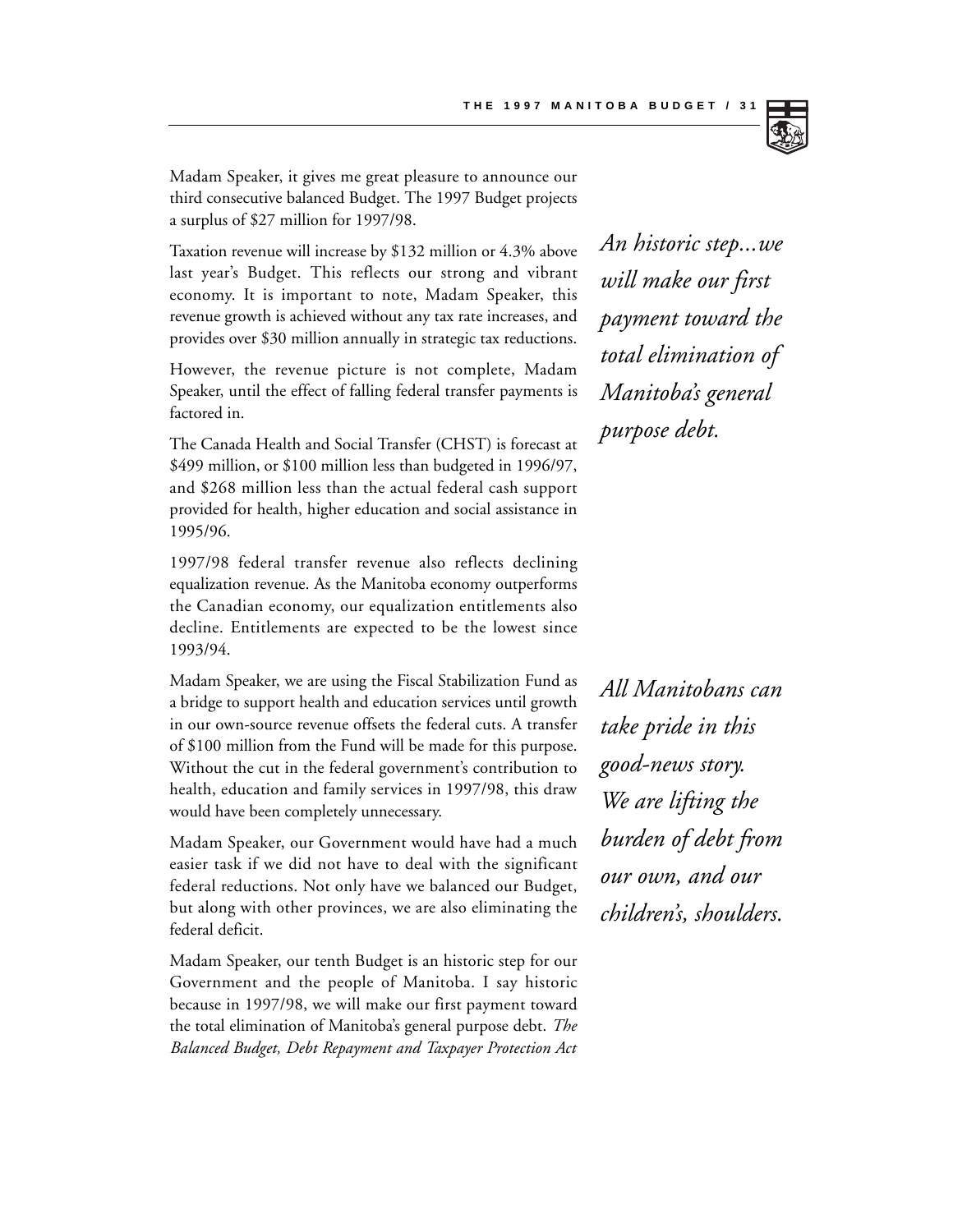

requires a first debt repayment instalment of \$75 million to be made in 1997/98. This Budget provides for that payment.

All Manitobans can take pride in this good-news story. To begin lifting the burden of debt from our own, and our children's, shoulders demonstrates how far Manitoba has come in setting its fiscal situation straight.

Madam Speaker, Manitobans can be assured that by staying on this course we will free up resources we need for the future to protect our most valued services, to lower taxes, or pay down our debt even faster.

Madam Speaker, I am also happy to report that public debt costs are also under control and are beginning to decline. In 1997/98, public debt costs are budgeted at \$520 million, \$55 million less than last year, and \$72 million less than the cost of servicing our debt in 1995/96. Lower debt and lower interest rates both contribute to lower debt costs. Lower interest rates are a direct result of governments across Canada exercising greater financial responsibility.

### **Debt Services Costs as Per Cent of Total Spending, 1980/81, 1987/88 and 1997/98**



*Public debt costs are also under control and are beginning to decline.*

**Frankly, we are baffled by the rating agencies' reluctance to upgrade this prairie gem. Merrill Lynch**

Madam Speaker, Manitobans can take pride that we were one of the very first governments in Canada to take this course and stick to it. As a direct result, Manitoba enjoys a better borrowing rate than any province, except Alberta.

Madam Speaker, current program expenditure is budgeted at \$4,473 million in 1997/98, about 1% more than budgeted last year. Capital expenditure is budgeted at \$317 million for 1997/98.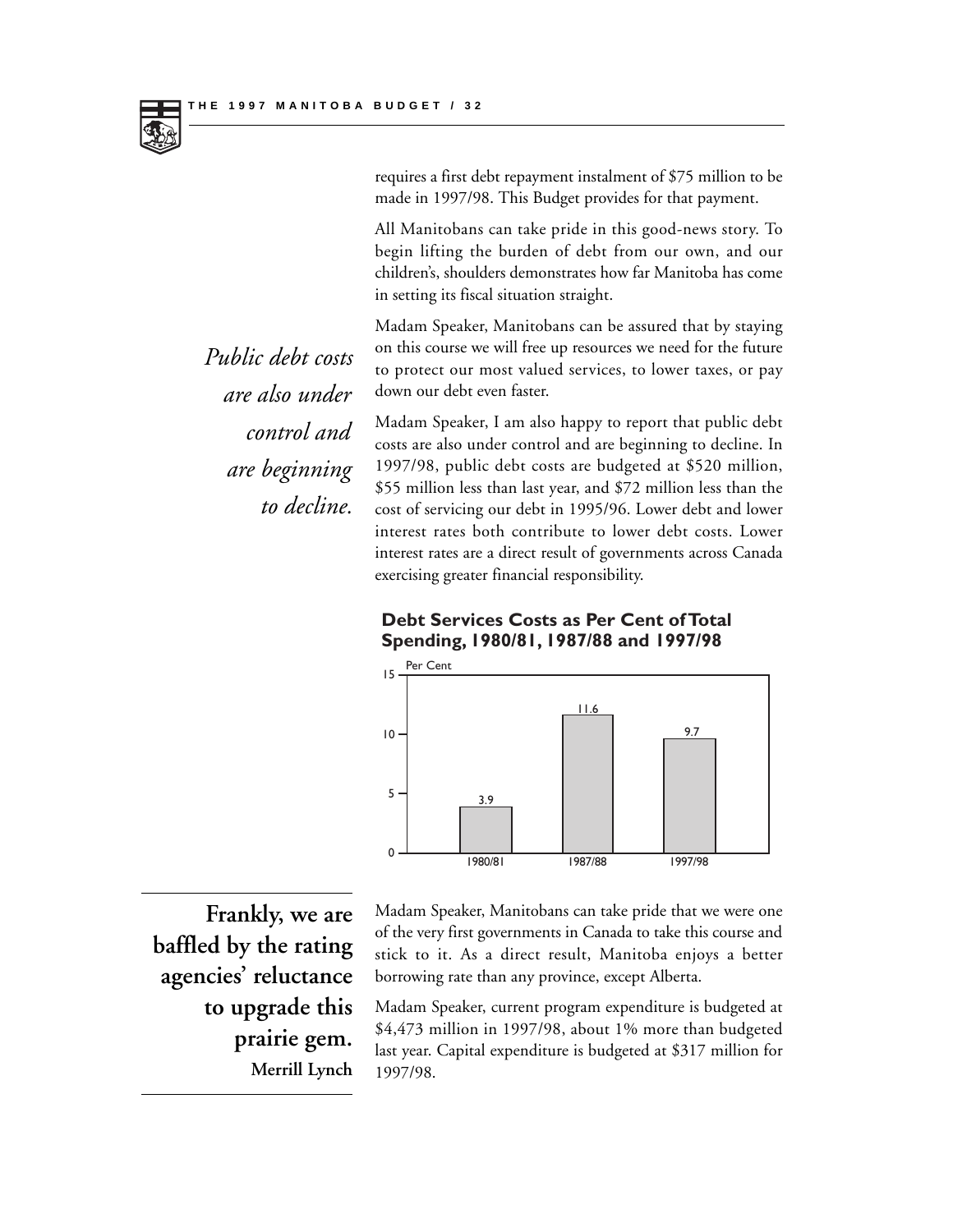

### **The Medium-Term Fiscal Plan**

Madam Speaker, this Budget puts forward a plan for continued financial and economic progress. It supports strong job growth into the twenty-first century.

The pillars of our plan for the future are:

- competitive taxes, including a permanent freeze of major tax rates;
- high-quality health, education and family support services;
- balanced budgets; and
- continued debt repayment.

Economic forecasters are nearly unanimous in predicting that 1997 will be another year of strong economic and job growth. This provides Manitoba a golden opportunity to strengthen our public finances.

*Economic forecasters are nearly unanimous in predicting that 1997 will be another year of strong economic and job growth.*

*Our plan extends to six years the string of consecutive budgetary surpluses.*

|                                   | 1997/98               | 1998/99 | 1999/00 | 2000/01 |
|-----------------------------------|-----------------------|---------|---------|---------|
|                                   | (Millions of Dollars) |         |         |         |
| <b>Operating Revenue</b>          | $5.412^{(1)}$         | 5.403   | 5.509   | 5.647   |
| Less: Current Program Expenditure | 4.473                 | 4.473   | 4.498   | 4.523   |
| <b>Public Debt Costs</b>          | 520                   | 515     | 510     | 505     |
| Debt Retirement Fund Deposit      | 75                    | 75      | 75      | 75      |
| <b>Operating Surplus</b>          | 344                   | 340     | 426     | 544     |
| Less: Net Capital Expenditure     | 317                   | 310     | 310     | 310     |
| <b>Budgetary Surplus</b>          | 27                    | 30      | 116     | 234     |

### **Medium-Term Fiscal Plan**

(1) 1997/98 includes \$100 million from Fiscal Stabilization Fund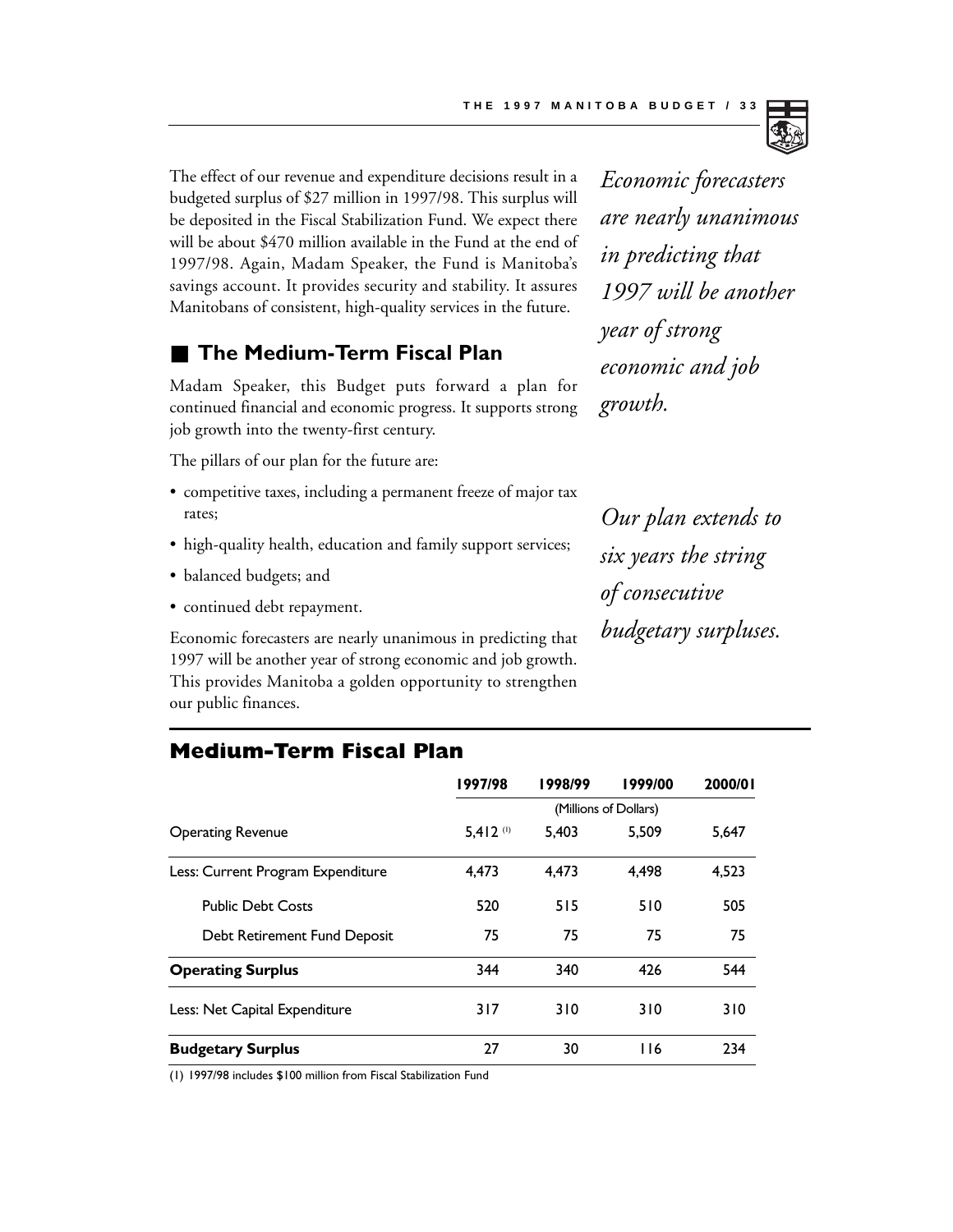*We are launching the first sustained attack on our Province's debt since the 1950s.* Madam Speaker, our Medium-Term Fiscal Plan is based on conservative and realistic independent economic forecasts. Our Plan also recognizes that, by the turn of the century, federal support to health, education and social services is scheduled to decline by a further \$58 million annually. By that time, the reductions to the Canada Health and Social Transfer will have cost Manitobans over \$1.1 billion.

Our Plan continues to provide for debt repayment as required by *The Balanced Budget, Debt Repayment and Taxpayer Protection Act*. Our Plan extends to six years the string of consecutive budgetary surpluses which began in 1995/96. For the first time since the 1950s, Madam Speaker, we are launching a sustained attack on our Province's debt.

Madam Speaker, I am pleased that we can provide for modest spending increases in the future. With innovative and careful management of Manitoba taxpayers' money, we will have more funds available to protect and enhance vital services delivered to Manitobans.

Madam Speaker, Manitobans have shown they set the standard to which others aspire. As we have demonstrated through our stewardship over the past nine years, we will continue to set the standards for our nation.

### ■ **Conclusion**

Madam Speaker, budgets by their very nature are about the future. This Budget, because of the historic signal it sends to our young people, speaks volumes about the promise for Manitoba's future – a future where our economy will continue to create jobs so our young people can look forward to even greater prosperity.

We know today Manitoba is stronger, more vibrant and holds greater promise for our young people than ever before. Manitoba's strong economy, spurred by balanced budgets and a stable tax structure, gives Manitobans the chance to live, work and prosper right here at home.

We are seeing record investment, record exports and record job creation. By keeping our budget balanced and paying down our debt, we will have more funds to meet the needs of Manitobans. Madam Speaker, we will be free to choose among